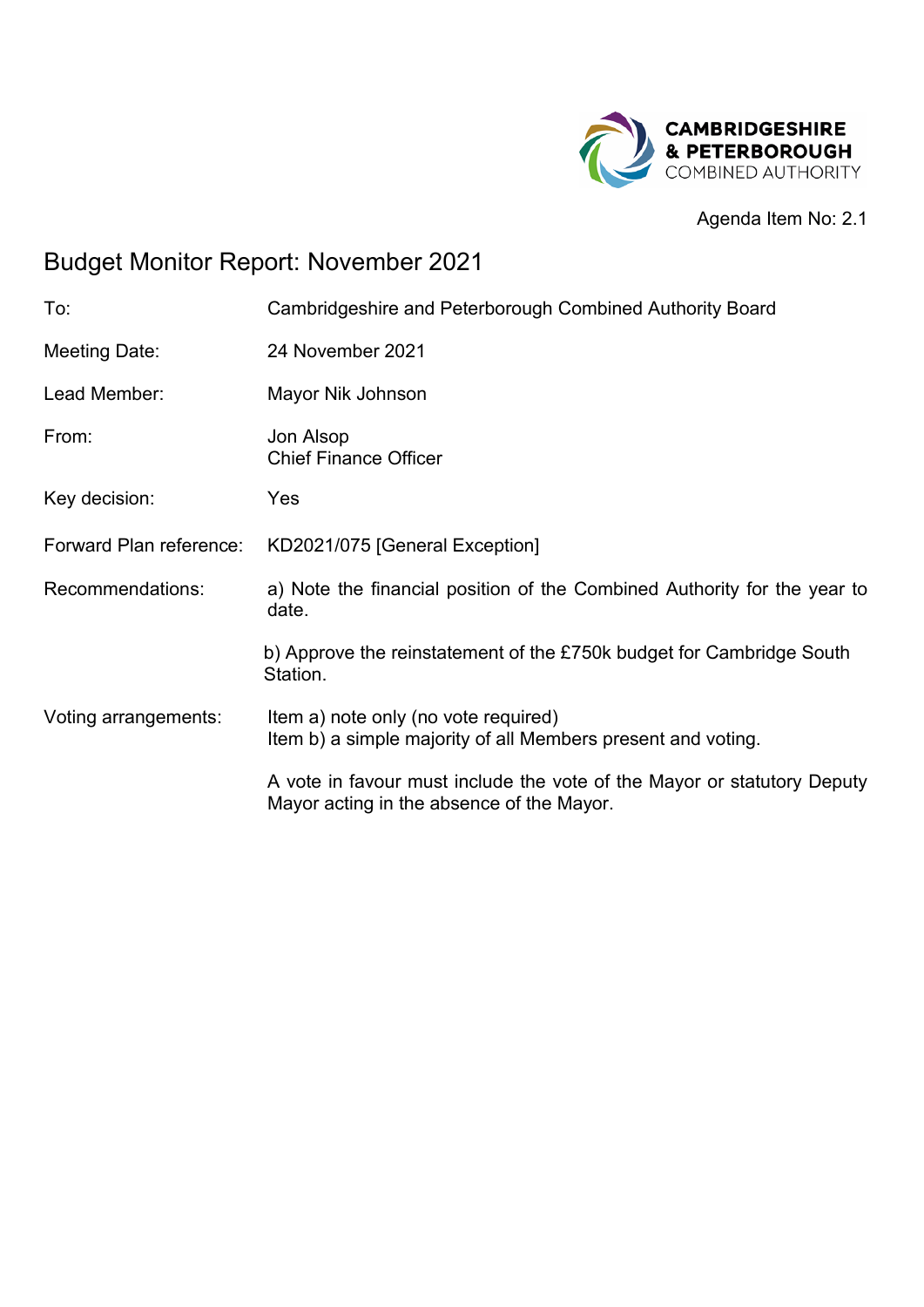### 1. Purpose

1.1 This report provides an update of the 2021/22 budget position and capital programme as at 30th September 2021.

### 2. Background

- 2.1 This report presents the actual expenditure position as at the  $30<sup>th</sup>$  September 2021, the current forecast outturn (year-end) position against that budget and, by exception, explanation of significant forecast variances between outturn and budget.
- 2.2 As previously agreed by the Board, the exception reporting thresholds are: £100k in Mayoral and Corporate Services revenue budgets, £250k for 'Income', 'Housing', 'Business and Skills', and 'Delivery and Strategy' revenue budgets, and £500k on all capital projects.

## 3. Revenue Budget Position

3.1 A summary of the financial position of the Authority, showing 'Revenue' income and expenditure for the six-month period to  $30<sup>th</sup>$  September 2021, is set out in the table below. A more detailed breakdown of income and expenditure for the year to date is shown at **Appendix 1**.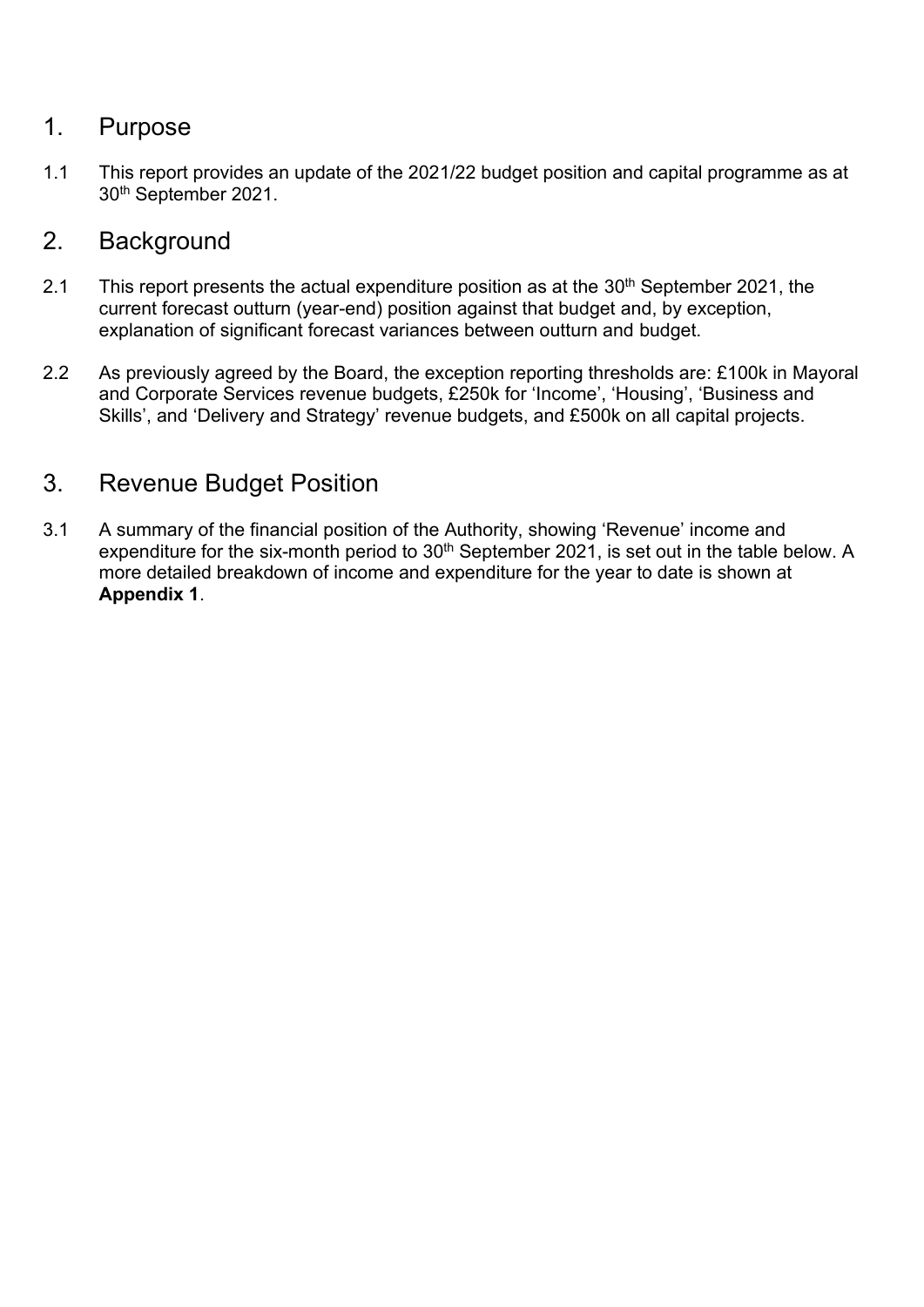| <b>2021-22 Revenue</b>                          | <b>Sept</b><br><b>Budget</b><br>£'000 | <b>Adjustments</b><br>£'000 | <b>Revised</b><br><b>Budget</b><br>£'000 | <b>Actual</b><br>to 30 <sup>th</sup><br>Sept<br>£'000 | <b>Forecast</b><br><b>Outturn</b><br>£'000 | <b>FO</b><br><b>Variance</b><br>£'000 | <b>Change in FO</b><br>f'000 | App<br>4 ref:  |
|-------------------------------------------------|---------------------------------------|-----------------------------|------------------------------------------|-------------------------------------------------------|--------------------------------------------|---------------------------------------|------------------------------|----------------|
| <b>Grant Income</b>                             | $-43,596$                             | $-2,764$                    | $-46,360$                                | $-31,725$                                             | $-46,360$                                  |                                       | $-694$                       |                |
|                                                 |                                       |                             |                                          |                                                       |                                            |                                       |                              |                |
| Mayor's Office                                  | 488                                   |                             | 488                                      | 177                                                   | 454                                        | $-33$                                 | $-33$                        |                |
| <b>CA Gross Staffing Costs</b>                  | 5,872                                 | 770                         | 6,642                                    | 2,679                                                 | 6,783                                      | 141                                   | 911                          | $\mathbf{1}$   |
| <b>Other Employee Costs</b>                     | 327                                   | $\overline{\phantom{a}}$    | 327                                      | 78                                                    | 287                                        | $-40$                                 | 10                           |                |
| <b>Externally Commissioned Support Services</b> | 312                                   | $\overline{\phantom{a}}$    | 312                                      | 214                                                   | 392                                        | 80                                    | $-2$                         |                |
| Corporate Overheads                             | 780                                   | $\overline{\phantom{a}}$    | 780                                      | 168                                                   | 625                                        | $-155$                                | $-109$                       | $\overline{2}$ |
| <b>Governance Costs</b>                         | 1,184                                 | $\overline{\phantom{a}}$    | 1,184                                    | 540                                                   | 1,184                                      | $\overline{\phantom{a}}$              | $\overline{\phantom{a}}$     |                |
| <b>Other Corporate Budgets</b>                  | 10                                    | $-48$                       | $-38$                                    | $-214$                                                | $-133$                                     | $-95$                                 | $-143$                       | 3              |
| Recharges to Ringfence Funded Projects          | $-2,508$                              | $-786$                      | $-3,294$                                 | $-1,482$                                              | $-2,928$                                   | 366                                   | $-420$                       | 1              |
| <b>Corporate Services Expenditure</b>           | 5,978                                 | $-64$                       | 5,914                                    | 1,984                                                 | 6,209                                      | 296                                   | 247                          |                |
|                                                 |                                       |                             |                                          |                                                       |                                            |                                       |                              |                |
| <b>Business and Skills</b>                      | 28,084                                | 422                         | 28,506                                   | 6,863                                                 | 23,463                                     | $-5,043$                              | $-1,956$                     | $4 - 6$        |
| Delivery and Strategy                           | 17,781                                | 308                         | 18,090                                   | 4,956                                                 | 17,432                                     | $-657$                                | 308                          |                |
| Housing                                         | 214                                   | $\blacksquare$              | 214                                      | 48                                                    | 86                                         | $-128$                                | $-128$                       |                |
| <b>Workstream Expenditure</b>                   | 46,080                                | 730                         | 46,810                                   | 11,867                                                | 40,981                                     | $-5,829$                              | $-1,777$                     |                |
| <b>Total Expenditure</b>                        | 52,545                                | 666                         | 53,211                                   | 14,027                                                | 47,645                                     | $-5,566$                              | $-1,563$                     |                |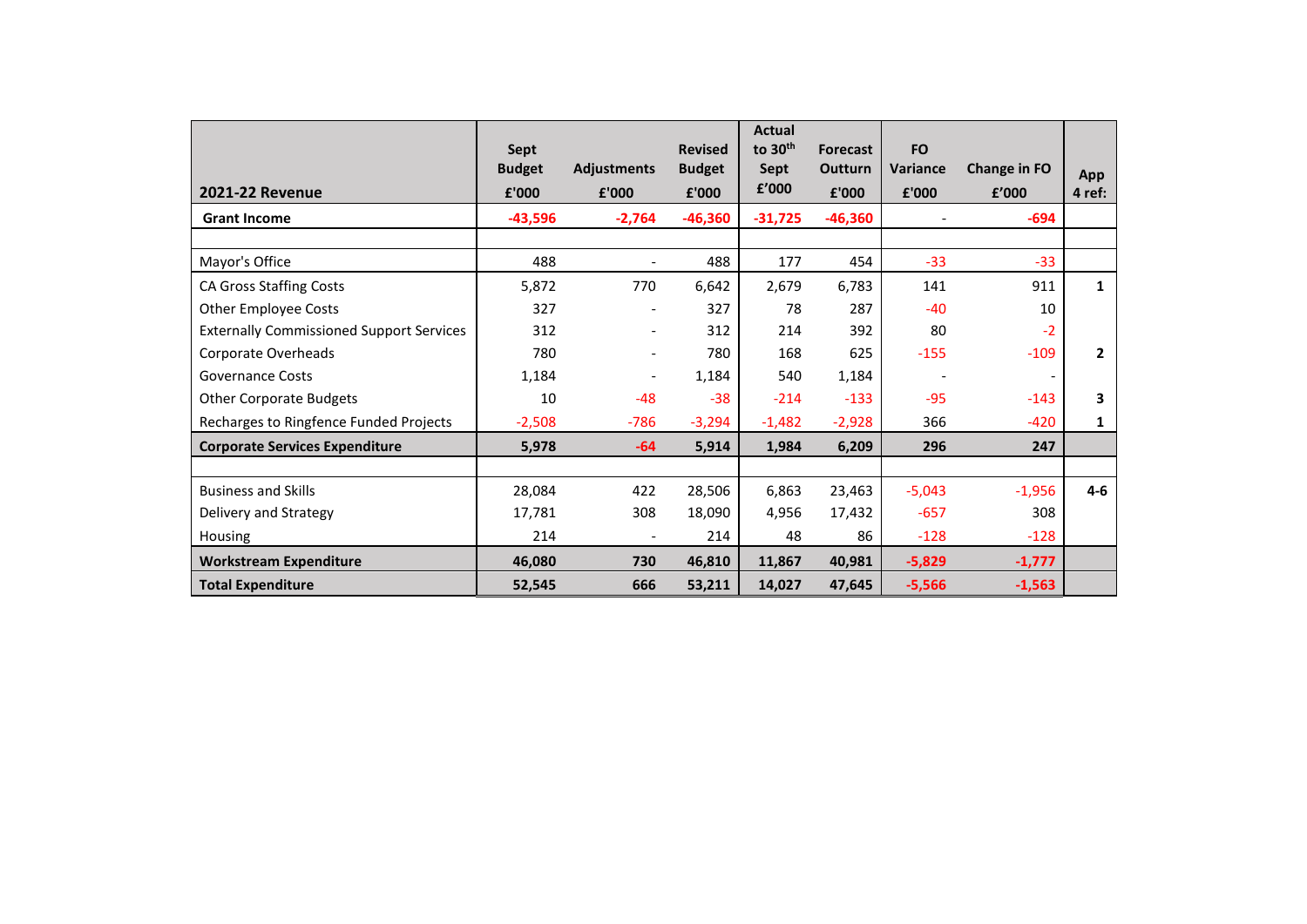- 3.2 The Forecast Outturn as set out in the table above shows a 'favourable' variance of forecast expenditure against approved budgets of £5.6m, an increased variance of £1.6m compared to the previously reported position which is substantially due to a combination of underspends on three delivery programmes combined with two budgetary updates. A full list of all budgets is included in **Appendix 1** and detail on material changes to expenditure forecasts are covered in **Appendix 4**):
	- The core AEB Devolution programme has increased its forecast underspend by £450k (total £1.1m forecast underspend).
	- The AEB Level 3 Courses budget is now forecasting an underspend of £279k.
	- The Energy Hub's Public Sector Decarbonisation programme is now forecasting an underspend of £1.4m and will be bringing a paper to the January CA Board to request a reprofiling of the programme.
	- £259k of income from S106 agreements to fund passenger transport services was omitted from the previous report increasing the organisations 'underspend'.
	- The Combined Authority has been awarded £558k of Local Authority Capacity Funding for active travel work, this is addressed in detail elsewhere in the agenda.

The final two bullet points are a new funding award, and an existing income steam so further detail will not be included in Appendix 4 as there are no mitigation actions to be identified or taken.

- 3.3 The increase of £2.8m in budgeted grant income is due to:
	- £1.9m across the AEB, Energy Hub Core, and Growth Hub Grants as reported to Board in September.
	- £558k of Local Authority capability fund which is the topic of another item on the Board's agenda at this meeting.
	- £172k of 21-22 COVID-19 Bus Service Support Grant provided by DfT, this is the final funding being provided by DfT under this grant and is being replaced by a new grant effective from the 31st August.
- 3.4 The current Forecast Outturn shows an expected revenue expenditure for the year of £47.7m against a 'grant income' of £46.4m.

The difference of £1.3m is made up of the balance of contributions to, and drawdowns from, ringfenced reserves built up where grants are received in a different year to the expenditure. The major draw on ringfenced reserves for 2021-22 are for the Rural Communities Energy Fund, the Health and Care Sector Work Academy and LGF topslice reserve. There are forecast contributions to reserves for Enterprise Zone receipts and the Energy Hub.

3.5 There have been two updates to the staffing budgets since the report to the September Board.

First, the budget for the Energy Hub Staff for the year has been included within Business and Skills (£722k), this increased cost is met in full by the Energy Hub funding streams and so the internally recharged staff 'income' budget has been increased to match. Second the Transport and Strategy teams are now shown separately – this is a presentational change only and has no impact on overall budget or spend.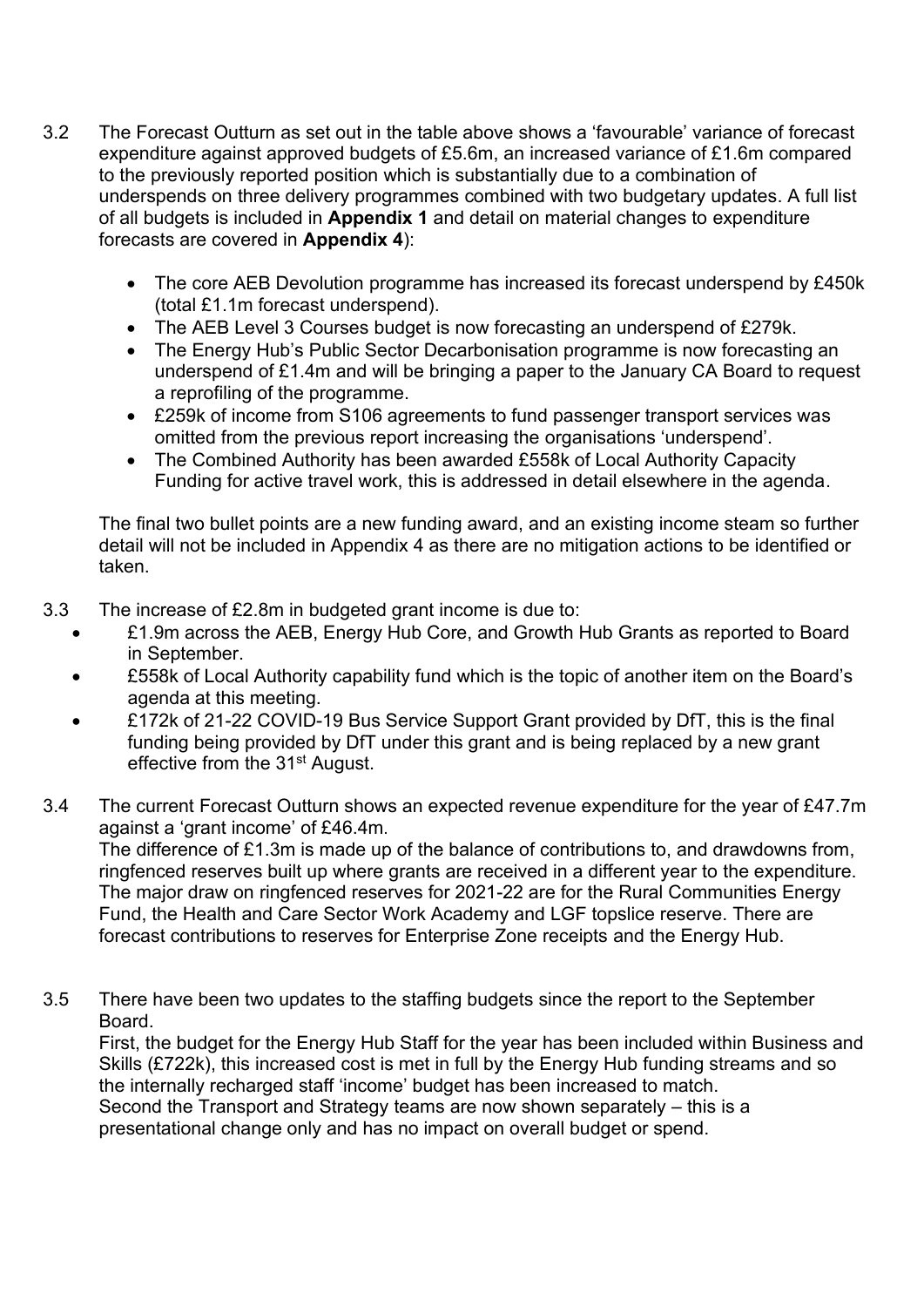- 3.6 The Energy Hub staffing inclusion represents the majority of the change in FO in staffing costs but there is a net forecast overspend of £141k across the organisation. This is the net effect of a £48k budget virement from the Corporate Response Fund to fund a temporary transport resource and a variety of variances below the materiality threshold. Corporate Services is forecasting spend £121k above the original budget in order to strengthen Legal, Governance and Strategic HR support to ensure there is sufficient support for the expanding wider business including Energy Hub and Passenger Transport teams.
- 3.7 Actuals to-date on the workstream budgets are only 29%, while claims are submitted to the Combined Authority a month in arrears, we are still noticeably behind the forecasts set at the start of the year which predicted 39% spend by this point - a difference of £4m. The forecast outturn variance for workstream budgets is £5.8m which suggests that the majority of the delayed spend will not be caught up by end of the financial year with some further underspends expected to materialise in the second half of the year.

### 4. Capital Programme

4.1 A summary of the in-year capital programme and capital grant income for the period to  $30<sup>th</sup>$ September 2021 are shown in the tables below. Detail of the capital programme can be seen across **Appendices 2 and 3**. (Please note: 'STA' stands for 'Subject to Approval' and 'YTD' for 'year to date').

| <b>Capital Programme</b><br>Summary | <b>Revised 21-</b><br>22 Budget<br>£'000 | Year To-<br>Date<br><b>Actuals</b><br>£'000 | $21 - 22$<br><b>Forecast</b><br><b>Outturn</b><br>£'000 | <b>Forecast Variance</b><br>£'000 | %        |
|-------------------------------------|------------------------------------------|---------------------------------------------|---------------------------------------------------------|-----------------------------------|----------|
| <b>Corporate Services</b>           | 44                                       |                                             | 44                                                      |                                   | 0.0%     |
| <b>Business and Skills</b>          | 115,368                                  | 17,570                                      | 106,754                                                 | $-8,615$                          | $-7.5%$  |
| Delivery and Strategy               | 63,415                                   | 35,293                                      | 62,070                                                  | $-1,345$                          | $-2.1%$  |
| Housing                             | 36,960                                   | 6,412                                       | 30,208                                                  | $-6,752$                          | $-18.3%$ |
| <b>Totals</b>                       | 215,787                                  | 59,274                                      | 199,076                                                 | $-16,712$                         | $-7.7%$  |

| <b>Capital Funding Summary</b>        | <b>Revised</b><br>$21 - 22$<br><b>Budget</b> | Year To-<br>Date<br><b>Actuals</b> | $21 - 22$<br><b>Forecast</b><br>Outturn |          | <b>Forecast Variance</b> |        |
|---------------------------------------|----------------------------------------------|------------------------------------|-----------------------------------------|----------|--------------------------|--------|
|                                       | £'000                                        | £'000                              | £'000                                   | f'000    | %                        |        |
| <b>Housing Capital Grants</b>         |                                              | $\overline{\phantom{a}}$           | $-4,000$                                |          | $0.0\%$                  | 0.0%   |
| <b>Active Transport Grant Capital</b> |                                              |                                    |                                         |          | $0.0\%$                  | 0.0%   |
| Capital Gainshare                     | $-12,000$                                    | $-12,000$                          | $-12,000$                               |          | 0.0%                     | 100.0% |
| <b>Local Transport Capital Grants</b> | $-23,080$                                    | $-24,620$                          | $-24,620$                               | $-1,540$ | 6.7%                     | 100.0% |
| <b>Getting Building Fund</b>          | $-7,300$                                     | $-7,300$                           | $-7,300$                                |          | $0.0\%$                  | 100.0% |
| <b>Transforming Cities Funding</b>    | $-30,000$                                    | $-30,000$                          | $-30,000$                               |          | 0.0%                     | 100.0% |
| <b>Totals</b>                         | $-72,380$                                    | $-73,920$                          | $-77,920$                               | $-1,540$ | 2.1%                     | 94.9%  |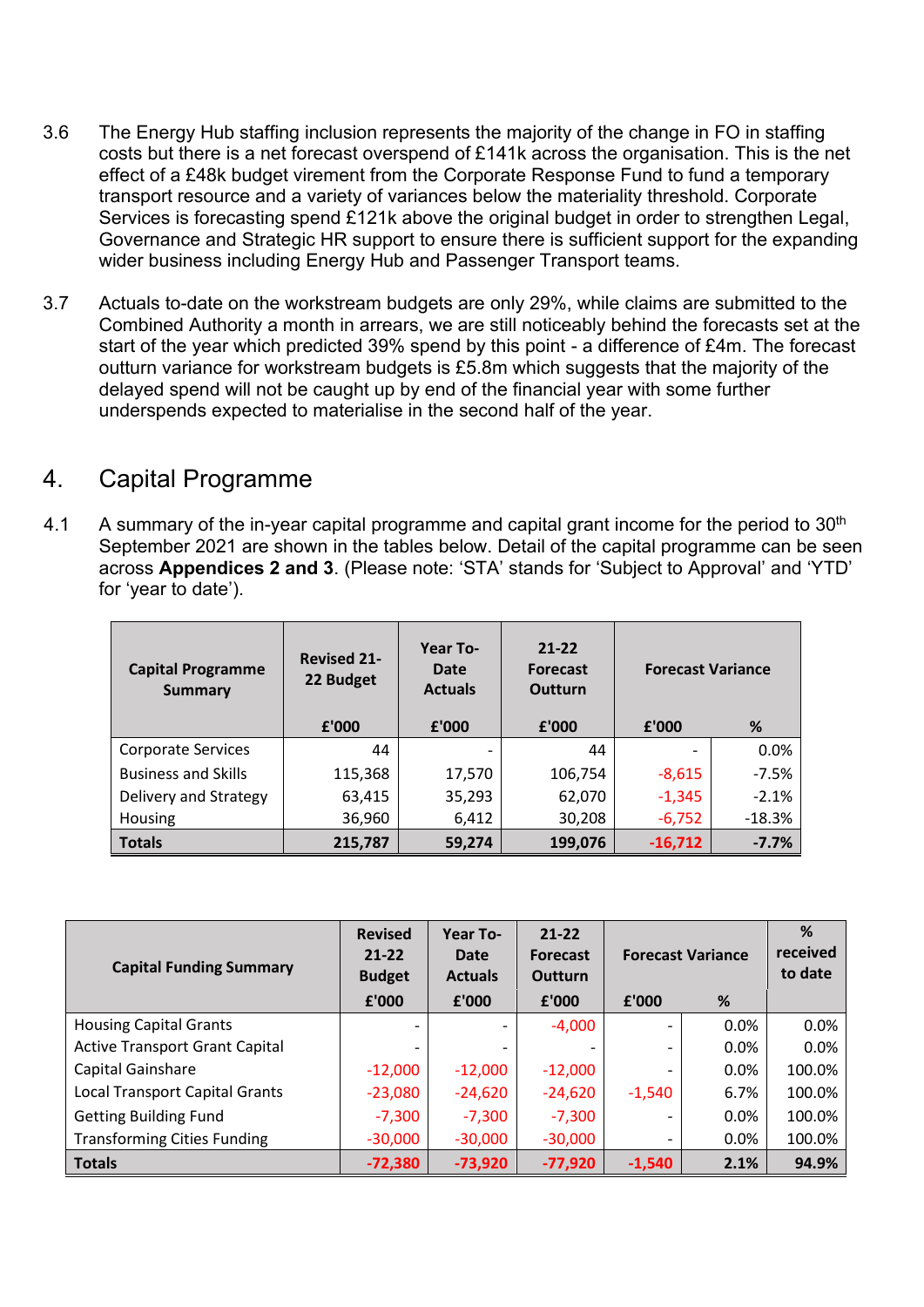- 4.2 The Affordable Housing grant programme line reflects the position at the end of September 2021 as reported to the Housing Committee. The Minister for Regional Growth and Local Government has since written to the Mayor to confirm that he has approved £18.7m for 18 schemes to secure delivery of 1,188 affordable homes in Cambridgeshire and Peterborough. The grant will be paid before March 2023 and at least £4m is expected in the current financial year. These scheme approvals, and income expectation, have been reflected in the figures presented to Board here.
- 4.3 The Business and Skills directorate is forecasting a £8.6m underspend against budget, £7.9m of this is due to delays on a combination of two capital projects:
	- The Green Home Grant Capital Programme is forecasting a £6.6m underspend and almost no spend to-date. This reflects delays in agreeing the delivery model with Managing Agents and a paper is on the forward plan for the January Board to update the Board on the position in detail and request a reprofile of the expenditure.
	- The forecast of funds invested through Start Codon has reduced from £2.2m to £1m this year with a further £1m forecast in 2022-23.
- 4.4 There have been three material changes in the Delivery and Strategy portfolio since September:
	- The A10 Dualling project is forecasting a further £560k underspend, bringing the total forecast underspend to £1.2m. The project is ongoing and any underspend in-year will be requested as carry forward.
	- The Combined Authority Board agreed the cessation of work on the CAM programme, this released the vast majority (£3.25m of £3.5m) of the business case development budget back into corporate capital reserves.
	- The last is the impact of the Board's decision to fund Wisbech Access Strategy to the completion of detailed design, replacing Local Growth Funding, at which point it will be a shovel ready pipeline scheme – this reduced the total budget for the project by £1.4m.

As the latter two items are the effect of prior Board decisions, requiring no mitigating actions, there are no entries for them in Appendix 4.

- 4.5 Reported capital spend is 29% of forecast spend for the year. Removing the highways capital maintenance grants, which are entirely paid out at the start of the year, and the Green Homes Capital programme, as it is so large it masks the behaviour of the rest of the capital programme, this moves to 31% - the 19% shortfall compared to where one might expect to be half way through the year represents £37.4m less spend to the end of September. There are two factors which explain some of this: some programmes have only been approved in-year and thus not having ramped up their delivery, for example the market towns programme, and the majority of the Authority's spend being against grant claims which are submitted a month in arrears and thus expenditure lagging behind delivery on projects. The Authority is looking at ways to make committed expenditure more up to date and accurate for future reports.
- 4.6 As with the revenue budget, the difference between in-year forecast expenditure and in-year income of £120m is mainly due to timing differences between receiving grant funding and the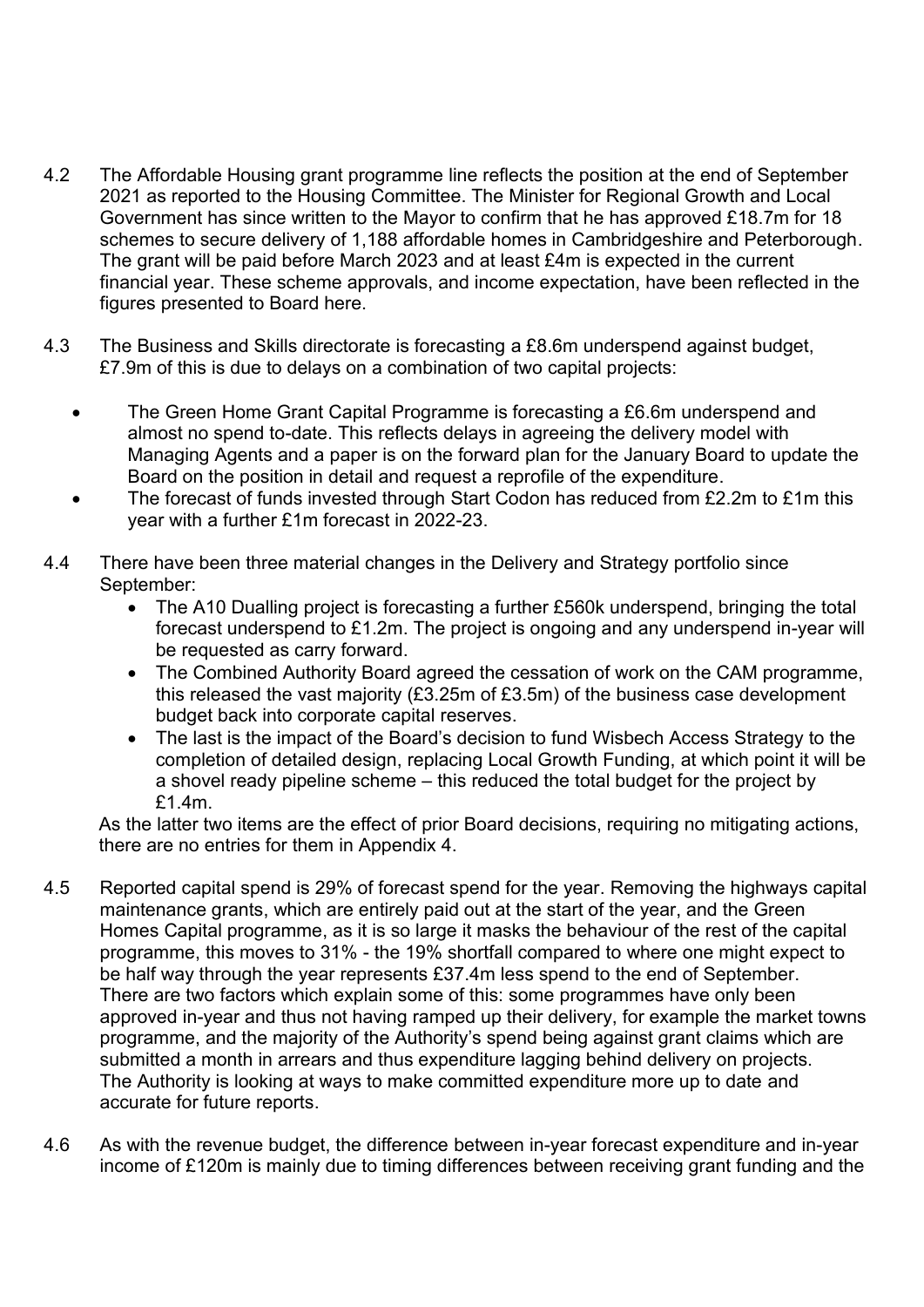associated expenditure along with £23m of forecast income from Housing Loans being repaid. The majority of the grant timing difference is the Greater South East Energy Hub's Green Home Grant capital programme where the funding of £79m was received in 20-21 and the spend against this grant is within 2021-22. The balance is made up of drawdowns from other capital funds either in reserves, or received in advance, including the Capital Single Pot, Local Transport Capital Grants and Recycled Growth Funds.

## 5. Cambridge South Station

- 5.1 Within the MTFP refresh approved by the Board in June 2020 was the removal of funding for the future stages of the Cambridge South Station project – this was in response to the Chancellor's announcement in the March Budget that the project would be funded by DfT moving forward.
- 5.2 It has subsequently come to light that £750k of the capital funding that was removed from the project was for the current, contractually committed, phase of the project and not for the subsequent DfT funded phase. Network Rail have continued their work in line with the contract held with the CPCA and have subsequently submitted invoices in line with the contract. In order to enable payment these legitimate invoices the Combined Authority Board are asked to approve the re-instatement of the £750k capital budget which was removed in error in June 2020.
- 5.3 As the works these invoices are related to was completed in the 20-21 financial year the costs were recognised in the Combined Authority's accounts last year thus will not create a pressure on the overall budget.

## Significant Implications

- 6. Financial Implications
- 6.1 There are no direct financial implications beyond those in the body of the report.

## 7. Legal Implications

7.1 The Combined Authority is required to prepare a balanced budget in accordance with statutory requirements.

## 8. Other Significant Implications

8.1 There are no other significant implications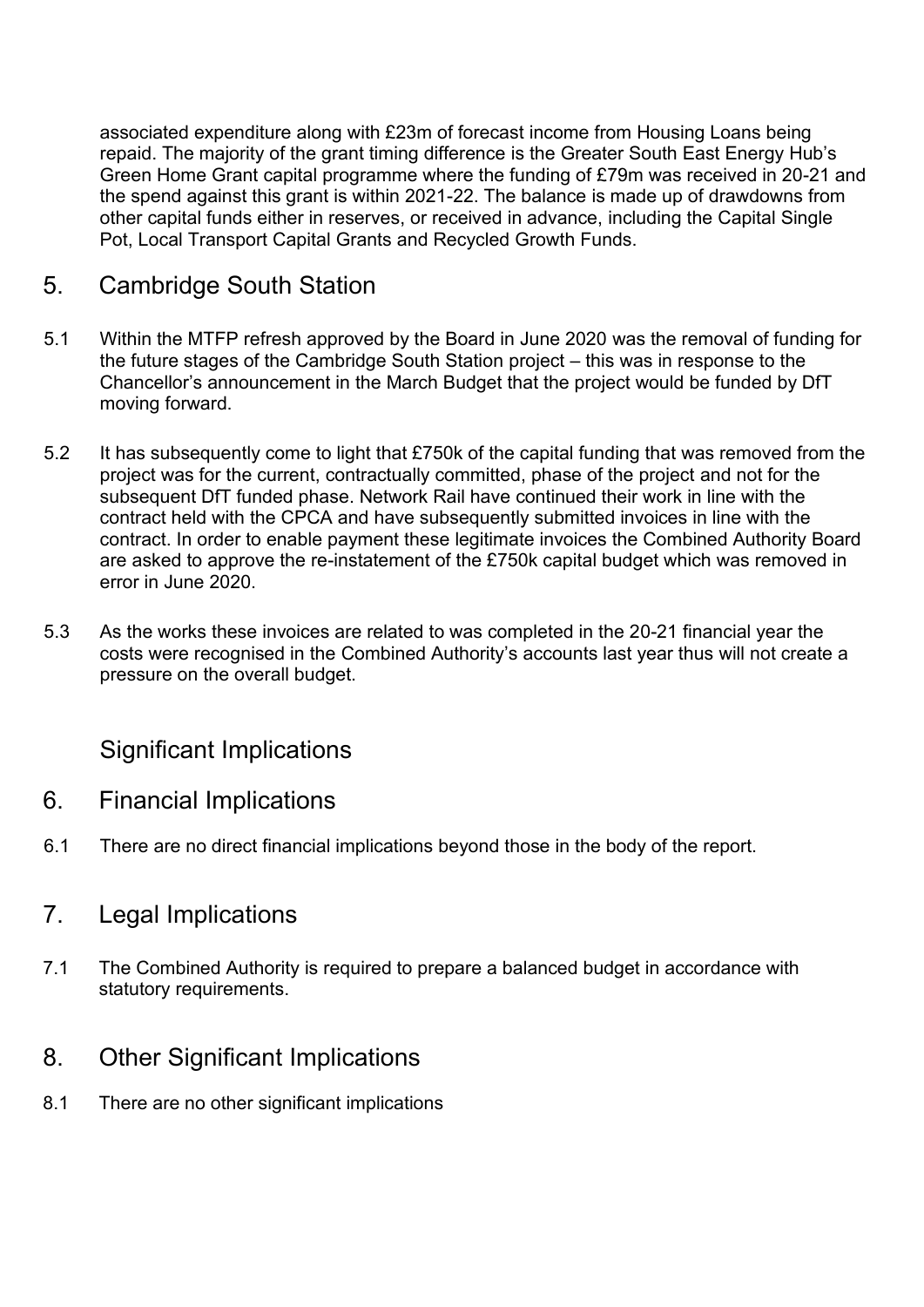## 9. Appendices

- 9.1 Appendix 1 Detailed breakdown of the revenue position for the year to  $30<sup>th</sup>$  Sept 2021
- 9.2 Appendix  $2 -$  Capital Position to  $30<sup>th</sup>$  Sept 2021
- 9.3 Appendix 3 Capital Programme
- 9.4 Appendix 4 Detailed Explanations of Material Variances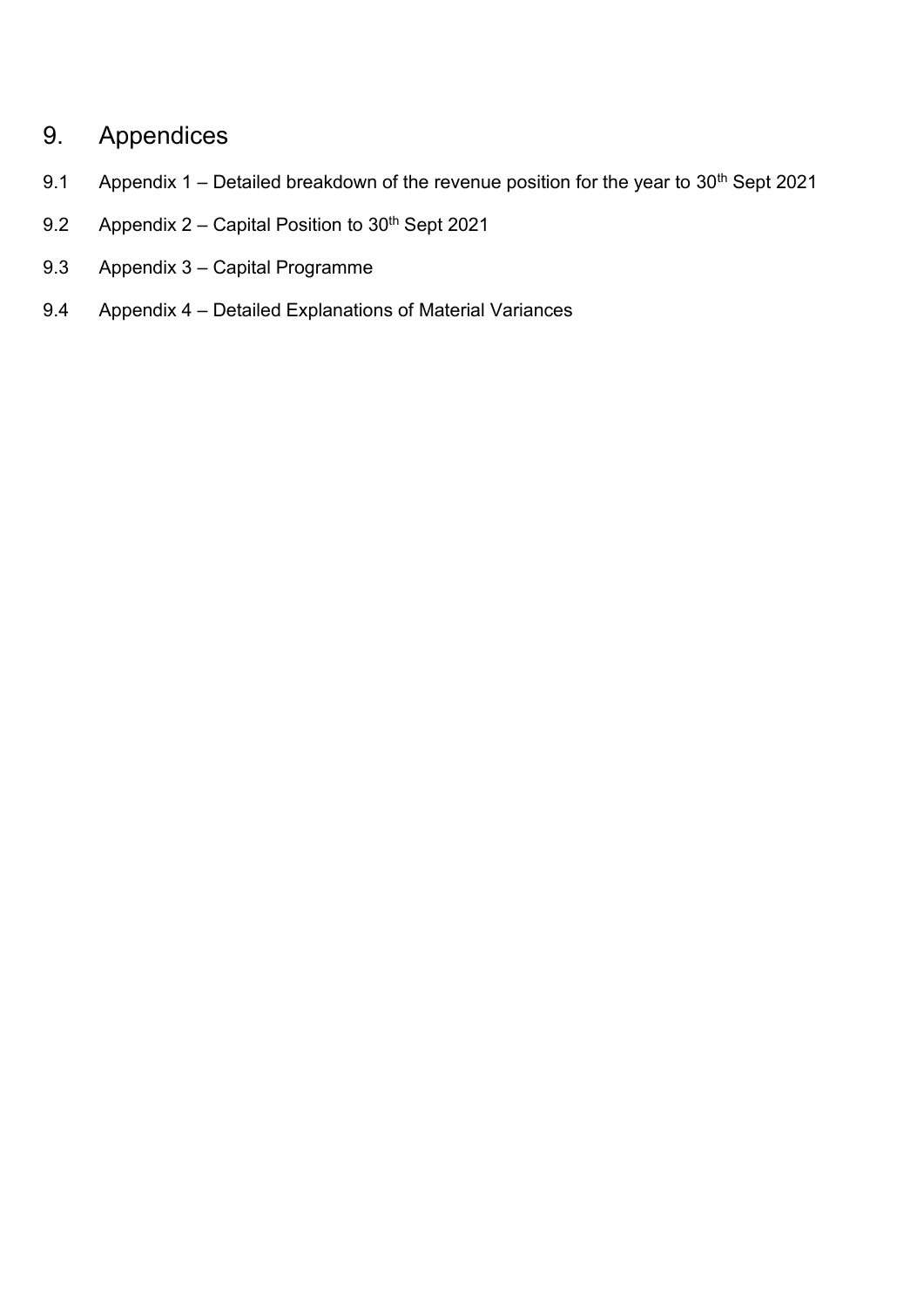# Appendix 1 - Detailed breakdown of the revenue position for the period to 30<sup>th</sup> September 2021

|                                                   | <b>Sept</b>            |                             | <b>Revised</b>         | <b>Actuals to-</b><br>date | <b>Forecast</b>         | <b>Forecast Outturn</b> |                              |
|---------------------------------------------------|------------------------|-----------------------------|------------------------|----------------------------|-------------------------|-------------------------|------------------------------|
| <b>Grant Income</b>                               | <b>Budget</b><br>£'000 | <b>Adjustments</b><br>£'000 | <b>Budget</b><br>£'000 | £'000                      | <b>Outturn</b><br>£'000 | Variance<br>£'000       | <b>Change in FO</b><br>£'000 |
| <b>Additional Home to School Transport Grants</b> |                        |                             |                        | $-219.7$                   |                         |                         |                              |
| <b>Adult Education Budget</b>                     | $-12,097.6$            | $-1,076.4$                  | $-13,174.0$            | $-13,174.0$                | $-13,174.0$             | $-0.1$                  |                              |
| <b>Bus Service Operator Grant</b>                 | $-409.0$               |                             | $-409.0$               |                            | $-409.0$                |                         | $-409.0$                     |
| <b>Careers Enterprise Company Funding</b>         | $-125.0$               | $-86.0$                     | $-211.0$               | $-32.3$                    | $-211.0$                |                         | $-111.0$                     |
| COVID-19 bus services support grant               |                        | $-172.3$                    | $-172.3$               | $-128.5$                   | $-172.3$                |                         | $-172.3$                     |
| Digital Skills Bootcamp                           | $-1,826.3$             |                             | $-1,826.3$             |                            | $-1,826.3$              |                         |                              |
| <b>Enterprise Zone receipts</b>                   | $-1,208.8$             |                             | $-1,208.8$             |                            | $-1,208.8$              |                         |                              |
| <b>ERDF - Growth Service Grant</b>                | $-1,500.0$             |                             | $-1,500.0$             |                            | $-1,500.0$              |                         |                              |
| <b>ESF Growth Service Grant</b>                   | $-600.0$               |                             | $-600.0$               |                            | $-600.0$                |                         |                              |
| Growth Hub Grants                                 | $-246.0$               | $-290.5$                    | $-536.5$               | $-128.0$                   | $-536.5$                |                         |                              |
| <b>GSE Energy Hub - Core Funding</b>              | $-1,025.0$             | $-580.5$                    | $-1,605.5$             | $-1,605.5$                 | $-1,605.5$              |                         |                              |
| <b>GSE Energy Hub - Decarbonisation</b>           | $-1,372.3$             |                             | $-1,372.3$             | $-1,372.3$                 | $-1,372.3$              |                         |                              |
| LA Capability Fund                                |                        | $-558.3$                    | $-558.3$               |                            | $-558.3$                |                         |                              |
| <b>LEP Core Funding</b>                           | $-500.0$               |                             | $-500.0$               | $-250.0$                   | $-500.0$                |                         |                              |
| <b>Mayoral Capacity Fund</b>                      | $-1,000.0$             |                             | $-1,000.0$             | $-1,000.0$                 | $-1,000.0$              |                         |                              |
| Mid-Life MOT                                      | $-40.0$                |                             | $-40.0$                |                            | $-40.0$                 |                         |                              |
| Revenue Gainshare                                 | $-8,000.0$             |                             | $-8,000.0$             | $-8,000.0$                 | $-8,000.0$              |                         |                              |
| <b>Skills Advisory Panel Grant</b>                | $-75.0$                |                             | $-75.0$                | $-75.0$                    | $-75.0$                 |                         |                              |
| <b>Transport Capacity Funding</b>                 | $-524.1$               |                             | $-524.1$               | $-524.1$                   | $-524.1$                |                         |                              |
| <b>Transport Levy</b>                             | $-13,039.7$            |                             | $-13,039.7$            | $-5,215.9$                 | $-13,039.7$             |                         |                              |
| Visitor Economy and R&R Grant income              | $-7.6$                 |                             | $-7.6$                 |                            | $-7.3$                  | 0.3                     | 0.3                          |
| <b>Total Grant Income</b>                         | $-43,596.2$            | $-2,764.0$                  | $-46,360.2$            | $-31,725.2$                | $-46,360.0$             | 0.3                     | $-693.6$                     |
| <b>Mayor's Office</b>                             |                        |                             |                        |                            |                         |                         |                              |
| Mayor's Allowance                                 | 95.6                   |                             | 95.60                  | 37.1                       | 92.4                    | $-3.2$                  | $-3.2$                       |
| Mayor's Conference Attendance                     | 15.0                   |                             | 15.00                  | 6.8                        | 15.0                    |                         |                              |
| Mayor's Office Expenses                           | 40.0                   |                             | 40.00                  | 6.8                        | 40.0                    |                         |                              |
| Mayor's Office Accommodation                      | 77.4                   |                             | 77.40                  | 28.3                       | 77.4                    |                         |                              |
| Mayor's Office Staff                              | 259.5                  |                             | 259.50                 | 97.6                       | 229.3                   | $-30.2$                 | $-30.2$                      |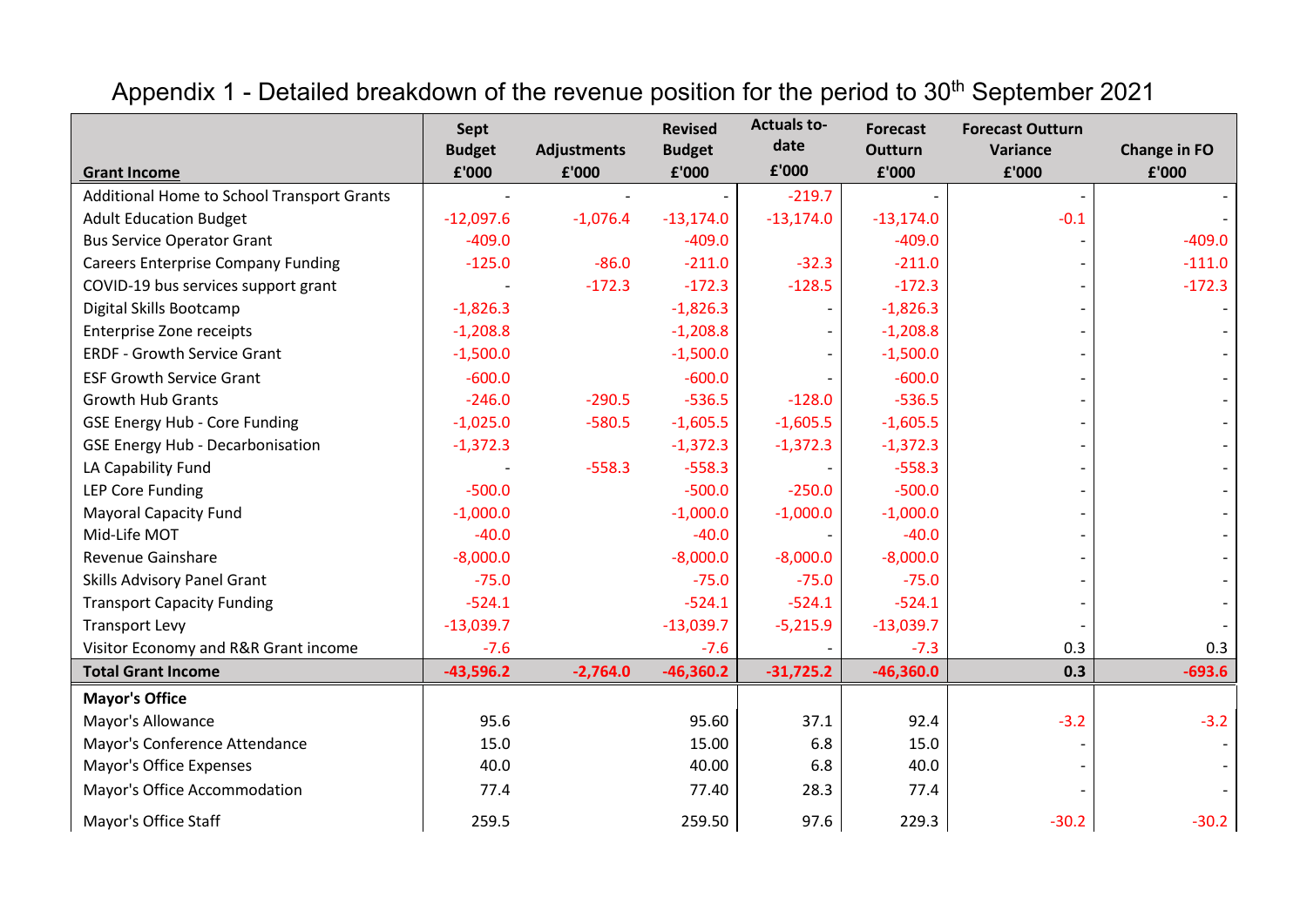|  | 's Office<br><b>Total Mavor</b> | 487. | 487. | 176.5 | 454<br>. | .<br>-- |  |
|--|---------------------------------|------|------|-------|----------|---------|--|
|--|---------------------------------|------|------|-------|----------|---------|--|

|                                                       | Sept                   |                             | <b>Revised</b>         | <b>Actuals to-</b><br>date | <b>Forecast</b>         | <b>Forecast</b>                  |                              |
|-------------------------------------------------------|------------------------|-----------------------------|------------------------|----------------------------|-------------------------|----------------------------------|------------------------------|
| <b>Corporate Services</b>                             | <b>Budget</b><br>£'000 | <b>Adjustments</b><br>£'000 | <b>Budget</b><br>£'000 | £'000                      | <b>Outturn</b><br>£'000 | <b>Outturn Variance</b><br>£'000 | <b>Change in FO</b><br>£'000 |
| <b>Combined Authority Gross Staffing Costs</b>        |                        |                             |                        |                            |                         |                                  |                              |
| <b>Business and Skills</b>                            | 1,323.3                | 722.1                       | 2,045.4                | 827.2                      | 2,109.0                 | 63.6                             | 785.7                        |
| <b>Chief Executive</b>                                | 309.3                  |                             | 309.3                  | 110.3                      | 281.4                   | $-27.9$                          | $-27.9$                      |
| <b>Corporate Services</b>                             | 2,031.2                |                             | 2,031.2                | 887.0                      | 2,152.0                 | 120.8                            | 120.8                        |
| Transport                                             | 1,639.1                | $-703.8$                    | 935.3                  | 358.1                      | 978.3                   | 43.0                             | $-660.8$                     |
| <b>Strategy and Planning</b>                          |                        | 751.8                       | 751.8                  | 295.6                      | 741.5                   | $-10.3$                          | 741.5                        |
| Housing                                               | 569.2                  |                             | 569.2                  | 200.8                      | 520.9                   | $-48.3$                          | $-48.3$                      |
| <b>Total CA Gross Staffing Costs</b>                  | 5,872.1                | 770.1                       | 6,642.3                | 2,678.9                    | 6,783.2                 | 140.9                            | 911.1                        |
| <b>Other Employee Costs</b>                           |                        |                             |                        |                            |                         |                                  |                              |
| Travel                                                | 80.0                   |                             | 80.0                   | 10.5                       | 40.0                    | $-40.0$                          |                              |
| <b>Training</b>                                       | 90.0                   |                             | 90.0                   | 67.2                       | 90.0                    |                                  | 10.0                         |
| <b>Change Management Reserve</b>                      | 157.0                  |                             | 157.0                  |                            | 157.0                   |                                  |                              |
| <b>Total Other Employee Costs</b>                     | 327.0                  |                             | 327.0                  | 77.7                       | 287.0                   | $-40.0$                          | 10.0                         |
| <b>Externally Commissioned Support Services</b>       |                        |                             |                        |                            |                         |                                  |                              |
| <b>External Legal Counsel</b>                         | 65.0                   |                             | 65.0                   | 39.3                       | 65.0                    |                                  |                              |
| <b>Finance Service</b>                                | 74.0                   |                             | 74.0                   | 27.5                       | 74.0                    |                                  |                              |
| <b>Democratic Services</b>                            | 95.0                   |                             | 95.0                   | 47.7                       | 95.0                    |                                  |                              |
| Payroll                                               | 4.0                    |                             | 4.0                    | 0.7                        | 4.0                     |                                  |                              |
| <b>HR</b>                                             | 18.0                   |                             | 18.0                   | 9.5                        | 17.0                    | $-1.0$                           |                              |
| Procurement                                           | 8.0                    |                             | 8.0                    | 0.9                        | 6.0                     | $-2.0$                           | $-2.0$                       |
| ICT external support                                  | 48.0                   |                             | 48.0                   | 88.1                       | 130.5                   | 82.5                             |                              |
| <b>Total Externally Commissioned Support Services</b> | 312.0                  |                             | 312.0                  | 213.6                      | 391.5                   | 79.5                             | $-2.0$                       |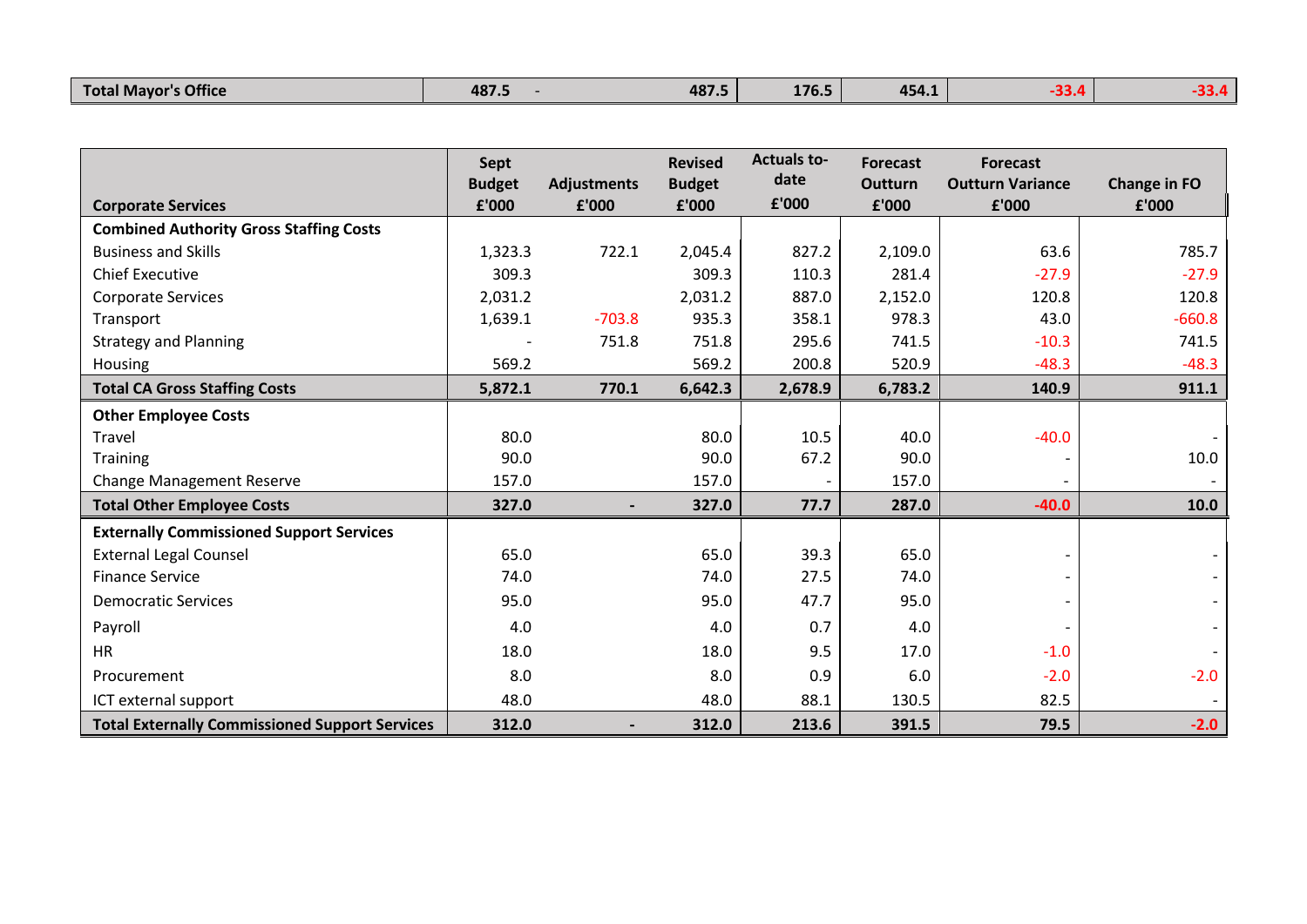|                                                     | <b>Sept</b><br><b>Budget</b> | <b>Adjustments</b> | <b>Revised</b><br><b>Budget</b> | <b>Actuals to-</b><br>date | <b>Forecast</b><br><b>Outturn</b> | <b>Forecast Outturn</b><br>Variance | <b>Change in FO</b> |
|-----------------------------------------------------|------------------------------|--------------------|---------------------------------|----------------------------|-----------------------------------|-------------------------------------|---------------------|
| <b>Corporate Overheads</b>                          | £'000                        | £'000              | £'000                           | £'000                      | £'000                             | £'000                               | £'000               |
| <b>Accommodation Costs</b>                          | 300.0                        |                    | 300.0                           | 23.2                       | 100.0                             | $-200.0$                            | $-100.0$            |
| Software Licences, Mobile Phones cost               | 101.6                        |                    | 101.6                           | 9.1                        | 95.0                              | $-6.6$                              | $-6.6$              |
| Communications                                      | 42.1                         |                    | 42.1                            | 19.1                       | 42.1                              |                                     |                     |
| <b>Website Development</b>                          | 15.0                         |                    | 15.0                            | 2.2                        | 15.0                              |                                     |                     |
| <b>Recruitment Costs</b>                            | 88.0                         |                    | 88.0                            | 55.4                       | 128.0                             | 40.00                               |                     |
| Insurance                                           | 35.0                         |                    | 35.0                            | 4.0                        | 35.0                              |                                     |                     |
| <b>Audit Costs</b>                                  | 132.0                        |                    | 132.0                           | 0.4                        | 132.0                             |                                     |                     |
| Office running costs                                | 31.2                         |                    | 31.2                            | 7.4                        | 28.0                              | $-3.2$                              | $-2.0$              |
| <b>Corporate Subscriptions</b>                      | 35.5                         |                    | 35.5                            | 47.7                       | 50.0                              | 14.5                                |                     |
| <b>Total Corporate Overheads</b>                    | 780.4                        |                    | 780.4                           | 168.4                      | 625.1                             | $-155.3$                            | $-108.6$            |
| <b>Governance Costs</b>                             |                              |                    |                                 |                            |                                   |                                     |                     |
| <b>Committee/Business Board Allowances</b>          | 144.0                        |                    | 144.0                           | 11.7                       | 144.0                             |                                     |                     |
| <b>Election Costs</b>                               | 1,040.0                      |                    | 1,040.0                         | 528.5                      | 1,040.0                           |                                     |                     |
| <b>Total Governance Costs</b>                       | 1,184.0                      |                    | 1,184.0                         | 540.1                      | 1,184.0                           | $\overline{\phantom{a}}$            |                     |
| <b>Other Corporate Budgets</b>                      |                              |                    |                                 |                            |                                   |                                     |                     |
| Corporate Response Fund                             | 145.0                        |                    | 145.0                           | 4.5                        | 145.0                             |                                     |                     |
| Contribution to the A14 Upgrade                     | 96.0                         |                    | 96.0                            |                            | 96.0                              |                                     |                     |
| Interest Receivable on Investments                  | $-231.0$                     |                    | $-231.0$                        | $-218.0$                   | $-374.0$                          | $-143.0$                            | $-143.0$            |
| <b>Total Other Corporate Budgets</b>                | 10.0                         |                    | 10.0                            | $-213.5$                   | $-133.0$                          | $-143.0$                            | $-143.0$            |
| <b>Recharges to Ringfence Funded Projects</b>       |                              |                    |                                 |                            |                                   |                                     |                     |
| <b>Internally Recharged Grant Funded Staff</b>      | $-1,799.0$                   | $-722.1$           | $-2,521.1$                      | $-1,170.8$                 | $-2,427.2$                        | 93.9                                | $-628.2$            |
| <b>Externally Recharged Staff</b>                   | $-709.0$                     | $-64.0$            | $-773.0$                        | $-310.8$                   | $-501.1$                          | 271.9                               | 207.9               |
| <b>Total Recharges to Ringfence Funded Projects</b> | $-2,508.0$                   | $-786.1$           | $-3,294.1$                      | $-1,481.7$                 | $-2,928.3$                        | 365.8                               | $-420.3$            |
|                                                     |                              |                    |                                 |                            |                                   |                                     |                     |
| <b>Total Corporate Services Expenditure</b>         | 5,977.5                      | $-64$              | 5,913.5                         | 1,983.7                    | 6,209.5                           | 295.9                               | 247.1               |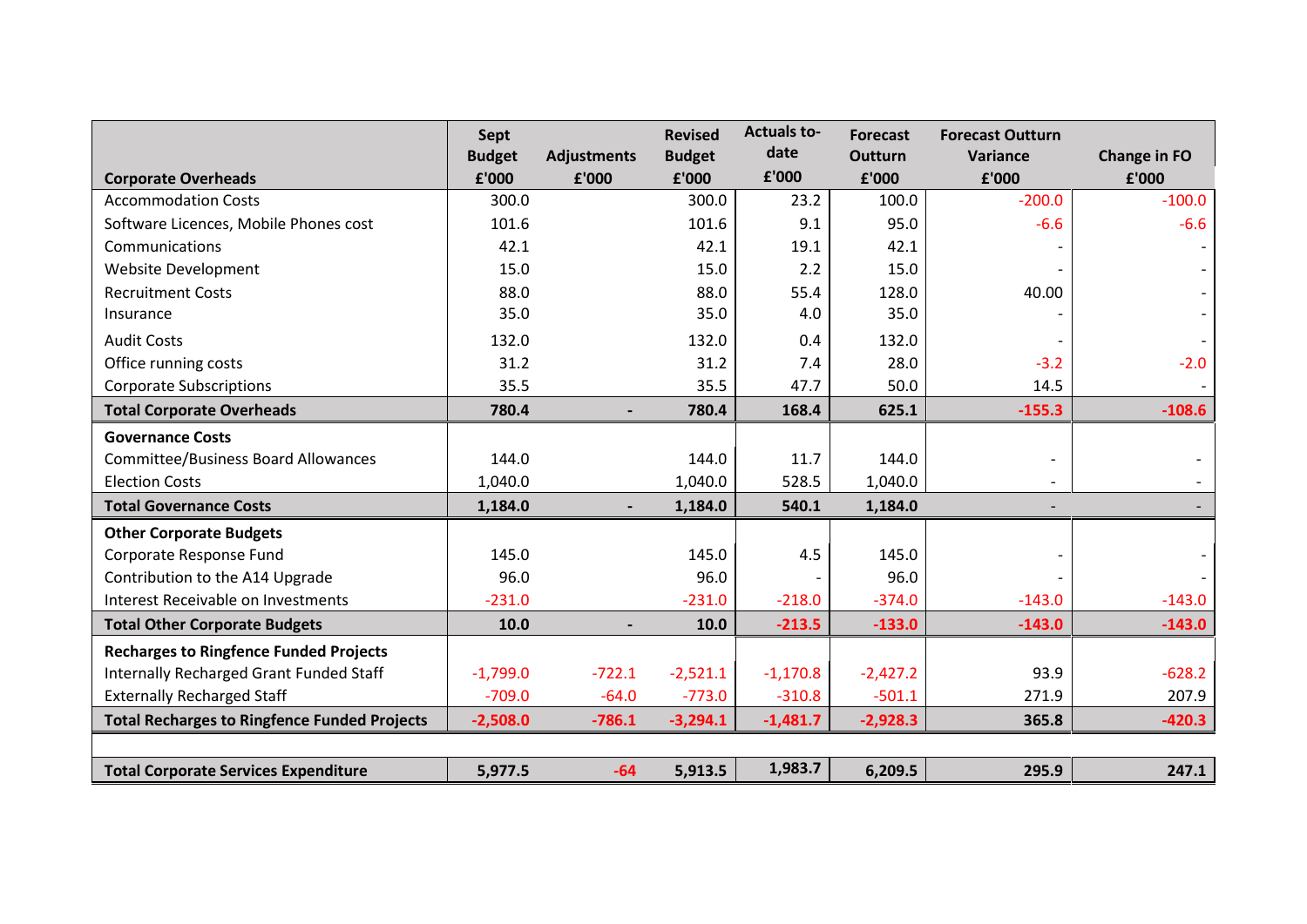|                                                   |                   |                    |                       |                       |                 | <b>Forecast</b> |                     |
|---------------------------------------------------|-------------------|--------------------|-----------------------|-----------------------|-----------------|-----------------|---------------------|
|                                                   |                   |                    |                       |                       | <b>Forecast</b> | <b>Outturn</b>  |                     |
| <b>Business and Skills</b>                        | <b>Sep Budget</b> | <b>Adjustments</b> | <b>Revised Budget</b> | <b>Actual To-Date</b> | <b>Outturn</b>  | Variance        | <b>Change in FO</b> |
|                                                   | £'000             | £'000              | £'000                 | £'000                 | £'000           | £'000           | £'000               |
| <b>AEB Devolution Programme</b>                   | 11,367.6          |                    | 11,367.6              | 5,157.3               | 10,250.3        | $-1,117.4$      | $-450.3$            |
| <b>AEB High Value Courses</b>                     | 236.6             |                    | 236.6                 | 38.2                  | 208.2           | $-28.4$         | $-28.4$             |
| AEB Innovation Fund - Revenue                     | 500.0             |                    | 500.0                 | 203.9                 | 294.2           | $-205.8$        | 15.1                |
| <b>AEB Level 3 Courses</b>                        | 808.8             |                    | 808.8                 | 80.0                  | 530.0           | $-278.8$        | $-278.8$            |
| <b>AEB National Retraining Scheme</b>             | 39.5              |                    | 39.5                  |                       | 39.5            |                 |                     |
| <b>AEB Programme Costs</b>                        | 442.1             |                    | 442.1                 | 147.0                 | 466.2           | 24.0            | $-9.4$              |
| AEB Sector Based Work Academies                   | 233.2             |                    | 233.2                 | 135.2                 | 210.0           | $-23.2$         | $-23.2$             |
| <b>AEB Provider Capacity Building</b>             |                   | 250.0              | 250.0                 |                       | 250.0           |                 | 250.0               |
| AEB Strategic Partnership Development             |                   | 250.0              | 250.0                 |                       | 250.0           |                 | 250.0               |
| <b>Business Board Annual Report</b>               | 15.0              |                    | 15.0                  | 4.3                   | 9.3             | $-5.7$          | $-5.7$              |
| <b>Business Board Effectiveness Review</b>        | 35.0              |                    | 35.0                  |                       | 50.0            | 15.0            | 15.0                |
| Careers and Enterprise Company (CEC)              | 222.1             |                    | 222.1                 |                       | 211.1           | $-11.0$         | $-11.0$             |
| Digital Skills Bootcamp                           | 1,826.3           |                    | 1,826.3               | 0.4                   | 1,826.3         |                 |                     |
| Economic Rapid Response Fund                      | 150.0             |                    | 150.0                 | 23.5                  | 117.2           | $-32.8$         | $-32.8$             |
| Enterprise Zone Investment                        | 50.0              |                    | 50.0                  |                       | 50.0            |                 |                     |
| <b>Growth Co Services</b>                         | 3,331.7           | $-108.2$           | 3,223.5               | 46.0                  | 3,131.7         | $-91.8$         | $-200.0$            |
| <b>GSE Energy Hub</b>                             | 890.0             |                    | 890.0                 | 279.3                 | 849.8           | $-40.2$         | 28.0                |
| GSE COP 26                                        | 195.0             |                    | 195.0                 | 32.8                  | 195.0           |                 |                     |
| <b>GSE Green Homes Grant Sourcing Activity</b>    | 894.9             |                    | 894.9                 | 62.1                  | 896.0           | 1.1             | 1.1                 |
| <b>GSE Green Homes Grant Sourcing Strategy</b>    | 69.3              |                    | 69.3                  | 37.0                  | 69.3            | 0.0             | 0.0                 |
| <b>GSE Public Sector Decarbonisation</b>          | 1,372.3           |                    | 1,372.3               |                       | 0.6             | $-1,371.7$      | $-1,371.7$          |
| <b>GSE Rural Community Energy Fund (RCEF)</b>     | 735.0             |                    | 735.0                 | 132.4                 | 936.9           | 201.9           | $-40.8$             |
| Health and Care Sector Work Academy               | 3,031.0           |                    | 3,031.0               | 188.8                 | 1,088.8         | $-1,942.2$      | $-5.7$              |
| HPC study and roadmap                             | 46.0              |                    | 46.0                  |                       | 46.0            |                 |                     |
| Insight and Evaluation Programme                  | 82.5              |                    | 82.5                  |                       | 82.5            |                 |                     |
| <b>Local Growth Fund Costs</b>                    | 560.2             |                    | 560.2                 | 157.6                 | 518.2           | $-42.0$         | $-1.8$              |
| Market Town and Cities Strategy                   | 120.9             |                    | 120.9                 | 21.4                  | 97.4            | $-23.5$         | $-23.5$             |
| Marketing and Promotion of Services               | 97.8              | 30.0               | 127.8                 | 56.2                  | 108.2           | $-19.6$         | 6.3                 |
| Mid-Life MOT                                      | 40.0              |                    | 40.0                  | 20.6                  | 20.8            | $-19.2$         | $-19.2$             |
| Peterborough University Quarter Masterplan        | 100.0             |                    | 100.0                 |                       | 100.0           |                 |                     |
| Shared Prosperity Fund Evidence Base & Pilot Fund | 100.0             |                    | 100.0                 |                       | 100.0           |                 |                     |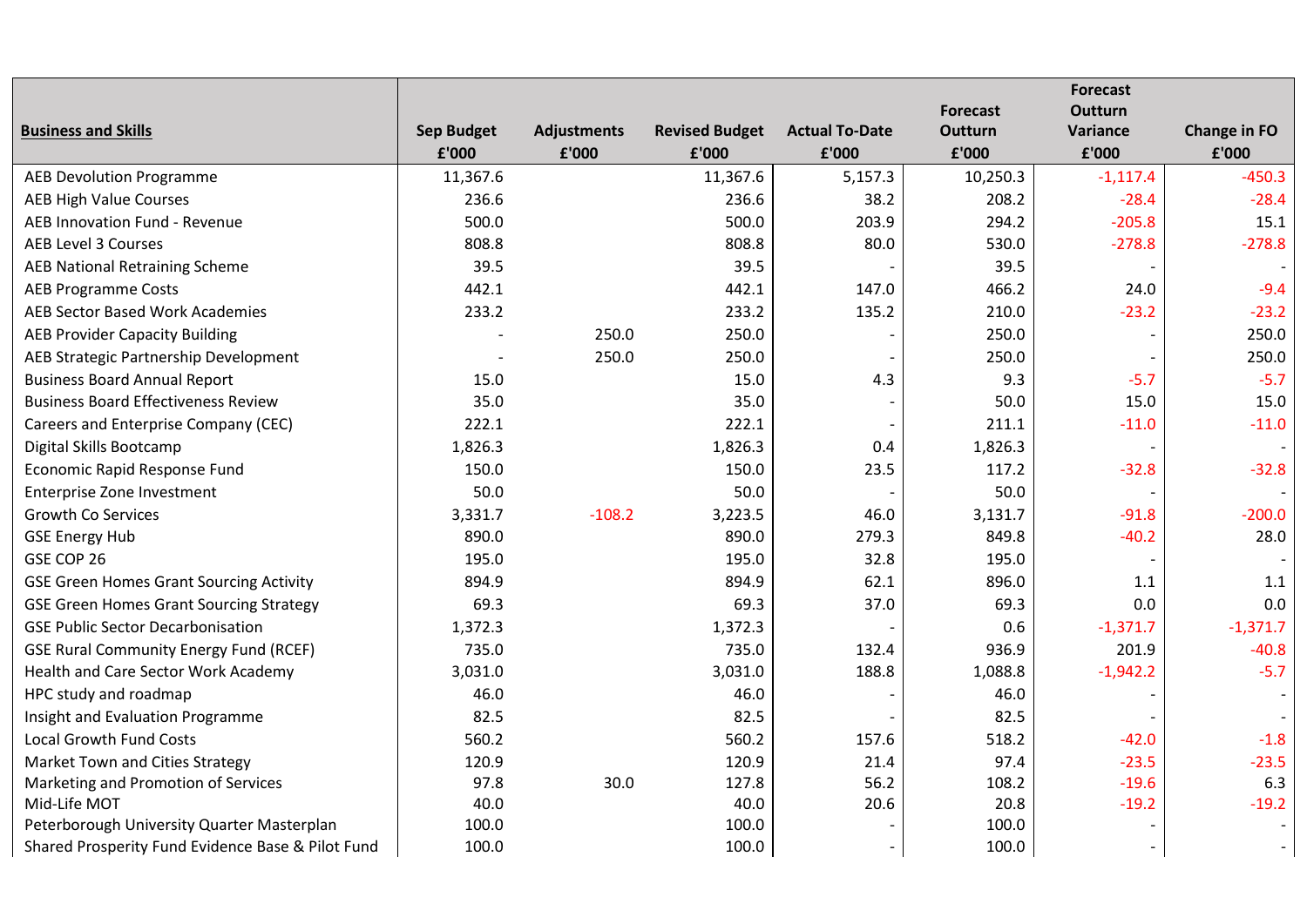| <b>Business and Skills</b>        | <b>Sep Budget</b> | <b>Adjustments</b> | <b>Revised Budget</b> | <b>Actual To-Date</b> | <b>Forecast</b><br><b>Outturn</b> | <b>Forecast</b><br><b>Outturn</b><br>Variance | Change in FO |
|-----------------------------------|-------------------|--------------------|-----------------------|-----------------------|-----------------------------------|-----------------------------------------------|--------------|
|                                   | £'000             | £'000              | £'000                 | £'000                 | £'000                             | £'000                                         | £'000        |
| Skills Advisory Panel (SAP) (DfE) | 112.3             |                    | 112.3                 | 10.0                  | 94.1                              | $-18.2$                                       | $-18.2$      |
| Skills Rapid Response Fund        | 115.2             |                    | 115.2                 | 8.2                   | 106.1                             | $-9.1$                                        | $-9.1$       |
| St Neots Masterplan               | 224.0             |                    | 224.0                 | 7.7                   | 219.4                             | $-4.6$                                        | 7.9          |
| Trade and Investment Programme    | 32.5              |                    | 32.5                  | 6.2                   | 32.5                              |                                               |              |
| Visitor Economy and R&R Grants    | 7.6               |                    | 7.6                   | 7.3                   | 7.3                               | $-0.3$                                        |              |
| <b>Total Business and Skills</b>  | 28,084.3          | 421.8              | 28,506.1              | 6,863.3               | 23,462.9                          | $-5,043.2$                                    | $-1,955.9$   |

|                                                      |            |                    |                       |                       |                            | <b>Forecast</b>            |                     |
|------------------------------------------------------|------------|--------------------|-----------------------|-----------------------|----------------------------|----------------------------|---------------------|
| <b>Delivery and Strategy</b>                         | Sep Budget | <b>Adjustments</b> | <b>Revised Budget</b> | <b>Actual To-Date</b> | <b>Forecast</b><br>Outturn | <b>Outturn</b><br>Variance | <b>Change in FO</b> |
|                                                      | £'000      | £'000              | £'000                 | £'000                 | £'000                      | £'000                      | £'000               |
| A141 Huntingdon SOBC                                 | 114.0      |                    | 114.0                 | 34.0                  | 114.0                      |                            |                     |
| Additional Home to School Transport Grants           |            |                    |                       |                       |                            |                            |                     |
| <b>Bus Review Implementation</b>                     | 1,842.4    |                    | 1,842.4               | 103.4                 | 1,842.4                    |                            |                     |
| <b>Bus Service Subsidisation</b>                     | 187.0      |                    | 187.0                 | 187.0                 | 187.0                      |                            |                     |
| <b>CAM Innovation Company</b>                        | 656.5      |                    | 656.5                 |                       |                            | $-656.5$                   |                     |
| CAM Metro OBC                                        |            |                    |                       | 1.5                   |                            |                            |                     |
| Climate Change                                       | 109.7      | 50.0               | 159.7                 |                       | 156.0                      | $-3.7$                     | 46.3                |
| <b>COVID Bus Service Support Grant</b>               | 189.0      |                    | 189.0                 | 120.3                 | 189.0                      |                            |                     |
| LA Capability Fund                                   |            | 558.3              | 558.3                 |                       | 558.3                      |                            | 558.3               |
| <b>Land Commission</b>                               | 40.0       |                    | 40.0                  |                       | 40.0                       |                            |                     |
| Local Transport Plan                                 | 200.0      |                    | 200.0                 | 7.7                   | 200.0                      |                            |                     |
| Monitoring and Evaluation Framework                  | 150.0      |                    | 150.0                 | 17.9                  | 156.0                      | 6.0                        | 6.0                 |
| Non-Statutory Spatial Framework (Phase 2)            | 56.7       |                    | 56.7                  | 8.4                   | 56.7                       |                            |                     |
| P'boro Station Quarter SOBC                          | 350.0      |                    | 350.0                 |                       | 350.0                      |                            |                     |
| Public Transport: Bus Service Operator Grant         | 409.0      |                    | 409.0                 |                       | 409.0                      |                            |                     |
| <b>Public Transport: Concessionary fares</b>         | 9,129.0    |                    | 9,129.0               | 2,822.7               | 9,129.0                    |                            |                     |
| <b>Public Transport: Contact Centre</b>              | 234.0      |                    | 234.0                 | 138.5                 | 234.0                      |                            |                     |
| <b>Public Transport: Quality Partnership</b>         | 41.0       | $-41.0$            |                       |                       |                            |                            | $-41.0$             |
| Public Transport: RTPI, Infrastructure & Information | 209.0      |                    | 209.0                 |                       | 209.0                      |                            |                     |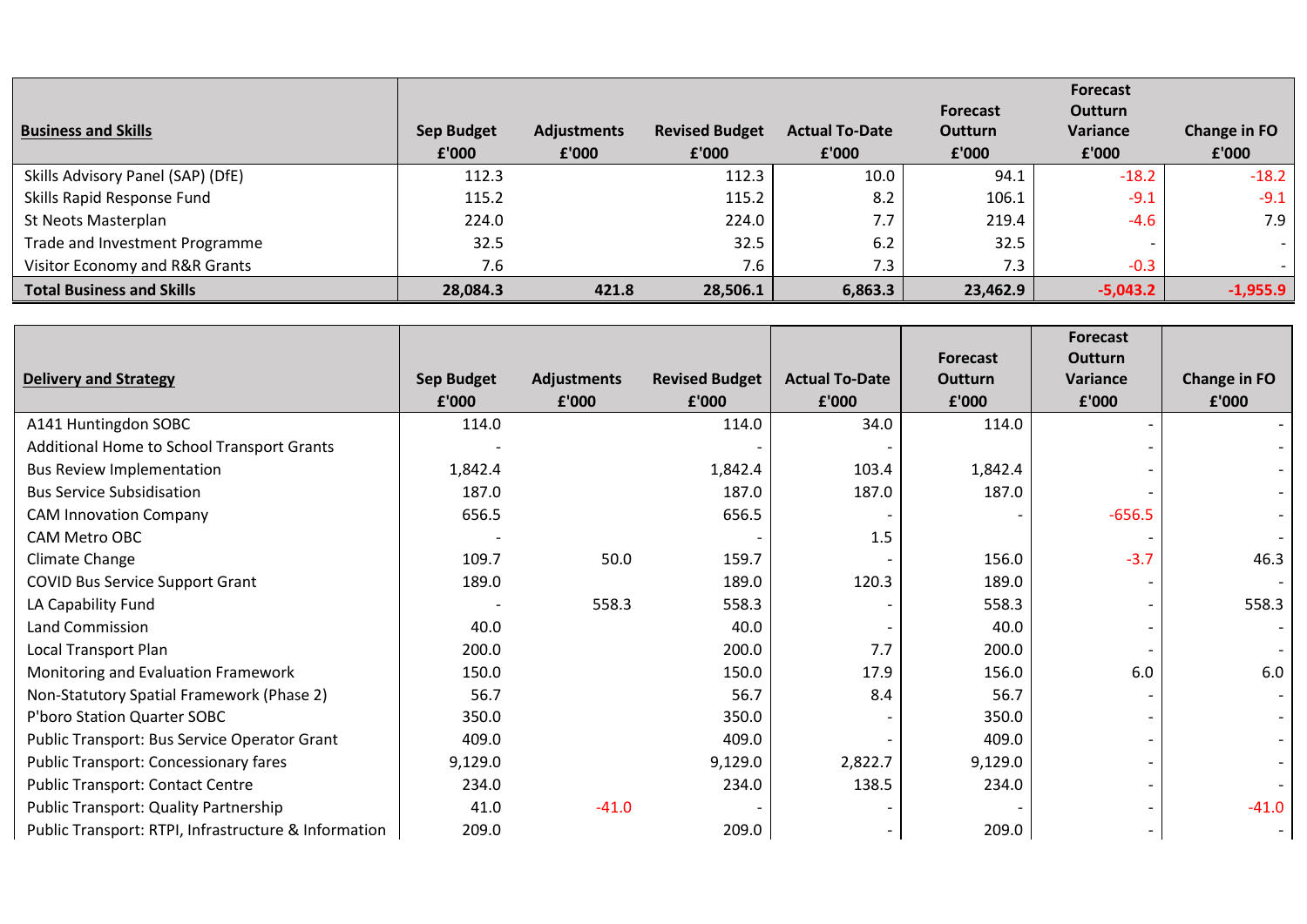|                                                                                                          |                   |             |                       |                       | <b>Forecast</b> | Forecast<br><b>Outturn</b> |              |  |  |
|----------------------------------------------------------------------------------------------------------|-------------------|-------------|-----------------------|-----------------------|-----------------|----------------------------|--------------|--|--|
| <b>Delivery and Strategy</b>                                                                             | <b>Sep Budget</b> | Adjustments | <b>Revised Budget</b> | <b>Actual To-Date</b> | <b>Outturn</b>  | Variance                   | Change in FO |  |  |
|                                                                                                          | £'000             | £'000       | £'000                 | £'000                 | £'000           | £'000                      | £'000        |  |  |
| Public Transport: S106 supported bus costs                                                               | 259.0             | $-259.0$    |                       | 154.7*                |                 |                            | $-259.0$     |  |  |
| <b>Public Transport: Supported Bus Services</b>                                                          | 3,003.0           |             | 3,003.0               | 1,156.3               | 3,003.0         |                            |              |  |  |
| <b>Public Transport: Team and Overheads</b>                                                              | 465.0             |             | 465.0                 | 107.6                 | 465.0           |                            |              |  |  |
| St Ives (SOBC)                                                                                           | 137.0             |             | 137.0                 | 95.7                  | 134.0           | $-3.0$                     | $-3.0$       |  |  |
| <b>Total Delivery and Strategy</b>                                                                       | 17,781.3          | 308.3       | 18,089.6              | 4,955.8               | 17,432.4        | $-657.2$                   | 307.6        |  |  |
| * S106 supported bus costs is a net nil budget as all costs incurred are recharged to the County Council |                   |             |                       |                       |                 |                            |              |  |  |
| <b>Housing</b>                                                                                           |                   |             |                       |                       |                 |                            |              |  |  |
| CLT and £100k Homes                                                                                      | 100.0             |             | 100.0                 | 2.1                   | 40.0            | $-60.0$                    | $-60.0$      |  |  |
| <b>Garden Villages</b>                                                                                   | 114.0             |             | 114.0                 | 45.8                  | 45.8            | $-68.2$                    | $-68.2$      |  |  |
| <b>Total Housing</b>                                                                                     | 214.0             |             | 214.0                 | 47.9                  | 85.8            | $-128.2$                   | $-128.2$     |  |  |
|                                                                                                          |                   |             |                       |                       |                 |                            |              |  |  |
| <b>Total Workstream Expenditure</b>                                                                      | 46,079.7          | 730.1       | 46,809.7              | 11,867.0              | 40,981.1        | $-5,828.6$                 | $-1,776.6$   |  |  |
|                                                                                                          |                   |             |                       |                       |                 |                            |              |  |  |
| <b>Total Revenue Expenditure</b>                                                                         | 52,544.7          | 666.1       | 53,210.8              | 14,027.2              | 47,644.7        | $-5,566.1$                 | $-1,562.8$   |  |  |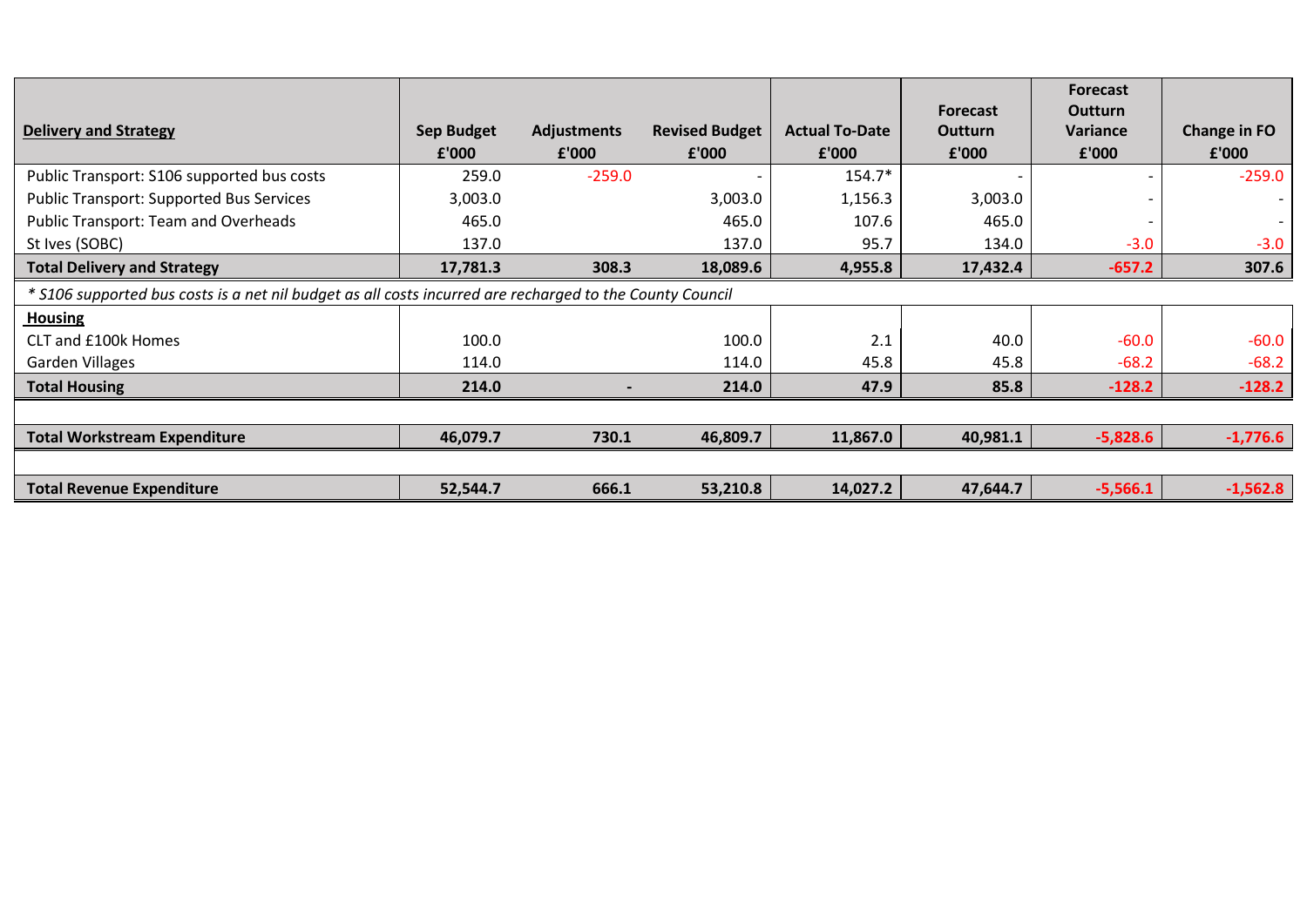# Appendix 2 – Capital Position to 30<sup>th</sup> September 2021

| <b>Business and Skills</b>                 | <b>Approved</b><br><b>Budget</b><br>£'000 | $21 - 22$<br><b>Actuals</b><br>£'000 | <b>Balance to</b><br><b>Spend</b><br>£'000 | <b>Forecast</b><br>Spend<br>£'000 | <b>Forecast Over</b><br>(Under) spend<br>£'000 | <b>Change to Forecast</b><br><b>Over (Under) spend</b><br>£'000 |
|--------------------------------------------|-------------------------------------------|--------------------------------------|--------------------------------------------|-----------------------------------|------------------------------------------------|-----------------------------------------------------------------|
| <b>AEB Innovation Fund</b>                 | 324                                       | 241                                  | $-83$                                      | 319                               | -5                                             |                                                                 |
| <b>Cambridge Biomedical MO Building</b>    | 1,702                                     | 22                                   | $-1,681$                                   | 1,702                             |                                                |                                                                 |
| <b>Cambridge City Centre</b>               | 691                                       | 87                                   | $-604$                                     | 691                               |                                                |                                                                 |
| CRC Construction and Digital Refurbishment | 911                                       | 904                                  | $-7$                                       | 911                               |                                                |                                                                 |
| COVID and Capital Growth Grant Scheme      |                                           |                                      | $-7$                                       |                                   |                                                |                                                                 |
| Eastern Agritech Initiative                | 100                                       | 50                                   | $-50$                                      | 196                               | 96                                             |                                                                 |
| Green Home Grant Capital Programme         | 78,340                                    | 426                                  | $-77,914$                                  | 71,699                            | $-6,641$                                       | $-6,641$                                                        |
| Illumina Accelerator                       | 1,000                                     |                                      | $-1,000$                                   | 1,000                             |                                                |                                                                 |
| <b>March Adult Education</b>               | 314                                       | 314                                  |                                            | 314                               |                                                |                                                                 |
| <b>Market Towns: Chatteris</b>             | 1,000                                     | 5                                    | $-995$                                     | 548                               | $-452$                                         | $-452$                                                          |
| Market Towns: Ely                          | 656                                       | 117                                  | $-539$                                     | 656                               |                                                |                                                                 |
| Market Towns: Huntingdon                   | 578                                       |                                      | $-578$                                     | 578                               |                                                |                                                                 |
| <b>Market Towns: Littleport</b>            |                                           |                                      |                                            |                                   |                                                |                                                                 |
| <b>Market Towns: March</b>                 | 1,000                                     |                                      | $-1,000$                                   | 920                               | $-80$                                          | $-80$                                                           |
| <b>Market Towns: Ramsey</b>                | 1,000                                     |                                      | $-1,000$                                   | 1,000                             |                                                |                                                                 |
| Market Towns: Soham                        | 200                                       | 18                                   | $-182$                                     | 200                               |                                                | $-400$                                                          |
| <b>Market Towns: St Ives</b>               | 620                                       |                                      | $-620$                                     | 620                               |                                                |                                                                 |
| <b>Market Towns: St Neots</b>              | 220                                       |                                      | $-220$                                     | 220                               |                                                |                                                                 |
| <b>Market Towns: Whittlesey</b>            | 1,000                                     |                                      | $-1,000$                                   | 920                               | $-80$                                          | $-80$                                                           |
| <b>Market Towns: Wisbech</b>               | 1,000                                     |                                      | $-1,000$                                   | 773                               | $-228$                                         | $-228$                                                          |
| Metalcraft (Advanced Manufacturing)        | 2,979                                     | 912                                  | $-2,067$                                   | 2,979                             |                                                |                                                                 |
| Peterborough City Centre                   | 681                                       | 581                                  | $-100$                                     | 681                               |                                                |                                                                 |
| South Fen Business Park                    | 997                                       | 4                                    | $-993$                                     | 997                               |                                                |                                                                 |
| St Neots Masterplan                        | 190                                       |                                      | $-190$                                     | 190                               |                                                | $-17$                                                           |
| Start Codon (Equity)                       | 2,226                                     | 456                                  | $-1,770$                                   | 1,000                             | $-1,226$                                       | $-1,226$                                                        |
| The Growth Service Company                 | 3,000                                     |                                      | $-3,000$                                   | 3,000                             |                                                |                                                                 |
| <b>TTP Incubator</b>                       | 33                                        | 33                                   |                                            | 33                                |                                                |                                                                 |
| University of Peterborough Phase 2         | 14,600                                    | 13,400                               | $-1,200$                                   | 14,600                            |                                                |                                                                 |
| <b>Total Business and Skills</b>           | 115,369                                   | 17,570                               | $-97,799$                                  | 106,754                           | $-8,615$                                       | $-9,127$                                                        |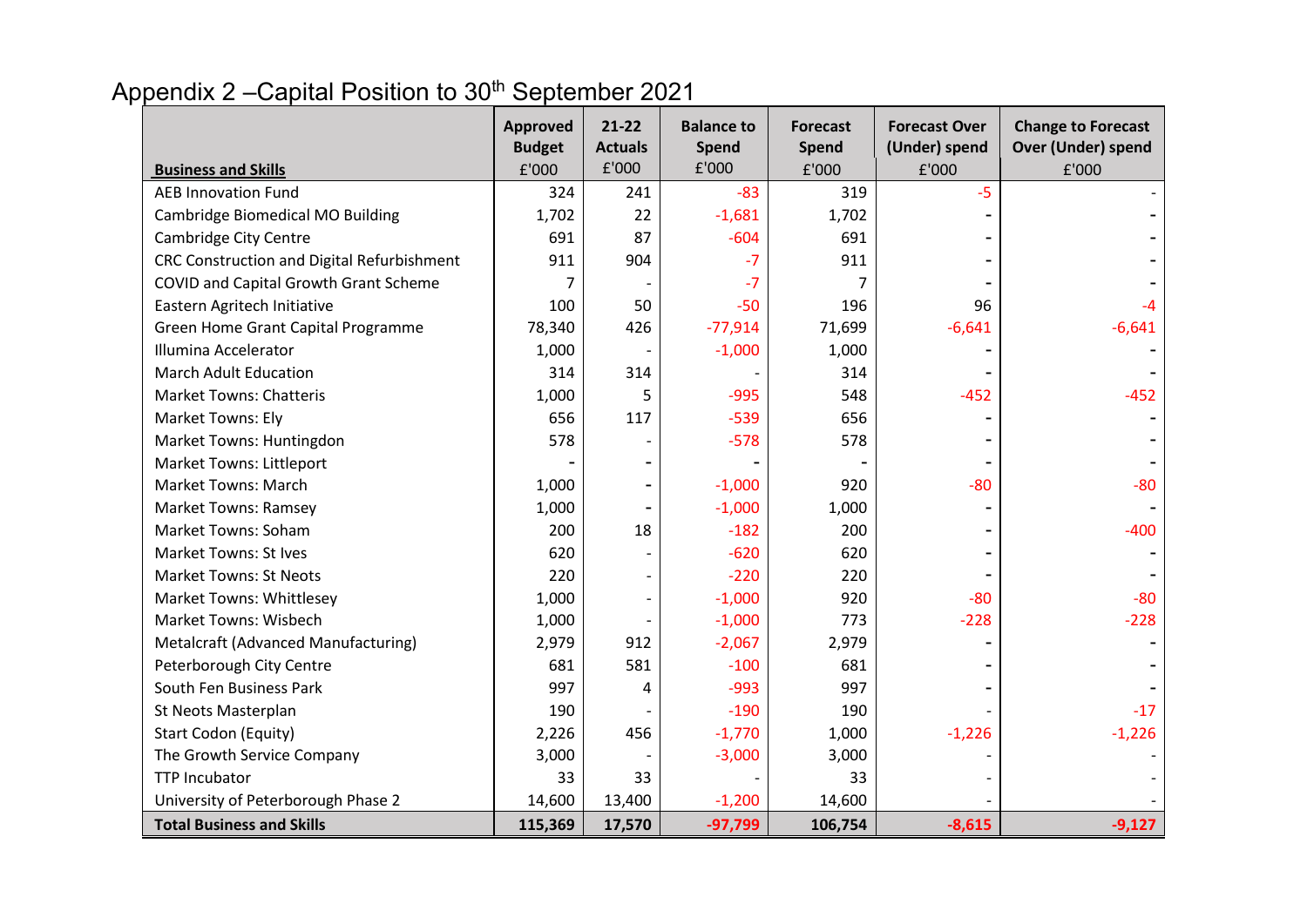|                                                            | Approved      | 21-22                    | <b>Balance to</b> | <b>Forecast</b> | <b>Forecast Over</b> | <b>Change to</b><br><b>Forecast Over</b> |
|------------------------------------------------------------|---------------|--------------------------|-------------------|-----------------|----------------------|------------------------------------------|
|                                                            | <b>Budget</b> | <b>Actuals</b>           | <b>Spend</b>      | Spend           | (Under) spend        | (Under) spend                            |
| <b>Delivery and Strategy</b>                               | £'000         | £'000                    | £'000             | £'000           | £'000                | £'000                                    |
| A10 Dualling                                               | 2,000         | $\overline{\phantom{a}}$ | $-2,000$          | 840             | $-1,160$             | $-560$                                   |
| A1260 Nene Parkway Junction 15                             | 208           | 7                        | $-201$            | 457             | 249                  | 249                                      |
| A1260 Nene Parkway Junction 32/3                           | 239           | 7                        | $-232$            | 239             |                      |                                          |
| A16 Norwood Dualling                                       | 626           | 22                       | $-604$            | 616             | $-10$                | 62                                       |
| A505 Corridor                                              | 143           | 6                        | $-137$            | 143             |                      |                                          |
| A605 Stanground - Whittlesea                               | 217           |                          | $-217$            | 217             |                      |                                          |
| CAM Innovation Company Set up                              | 2,000         | ۰                        | $-2,000$          | 2,000           |                      |                                          |
| CAM Delivery to OBC                                        | 250           | -                        | $-250$            | 250             |                      | 250                                      |
| Coldhams Lane roundabout improvements                      | 234           |                          | $-234$            |                 | $-234$               | $-234$                                   |
| Digital Connectivity Infrastructure Programme              | 3,139         | 469                      | $-2,669$          | 3,139           |                      |                                          |
| <b>Ely Area Capacity Enhancements</b>                      | 326           | 202                      | $-124$            | 202             | $-124$               | $-124$                                   |
| Fengate Access Study - Eastern Industries Access - Phase 1 | 327           | 98                       | $-229$            | 317             | $-10$                | $-10$                                    |
| Fengate Access Study - Eastern Industries Access - Phase 2 | 161           | 35                       | $-127$            | 161             |                      |                                          |
| Local Highways Maintenance & Pothole (with PCC and CCC)    | 27,695        | 27,695                   |                   | 27,695          |                      |                                          |
| King's Dyke                                                | 7,589         | 850                      | $-6,738$          | 7,589           |                      |                                          |
| Lancaster Way                                              | 500           |                          | $-500$            | 385             | $-115$               | $-15$                                    |
| March Junction Improvements                                | 2,114         | 513                      | $-1,601$          | 2,083           | $-31$                | $-31$                                    |
| Regeneration of Fenland Railway Stations                   | 2,610         |                          | $-2,610$          | 2,657           | 47                   | 47                                       |
| Soham Station                                              | 9,244         | 5,389                    | $-3,855$          | 9,482           | 238                  |                                          |
| <b>Transport Modelling</b>                                 | 750           |                          | $-750$            | 554             | $-196$               |                                          |
| <b>Wisbech Access Strategy</b>                             | 2,739         | -                        | $-2,739$          | 2,739           |                      | $-1,393$                                 |
| <b>Wisbech Rail</b>                                        | 306           |                          | $-306$            | 306             |                      |                                          |
| <b>Total Delivery and Strategy</b>                         | 63,415        | 35,293                   | $-28,122$         | 62,070          | $-1,345$             | $-1,758$                                 |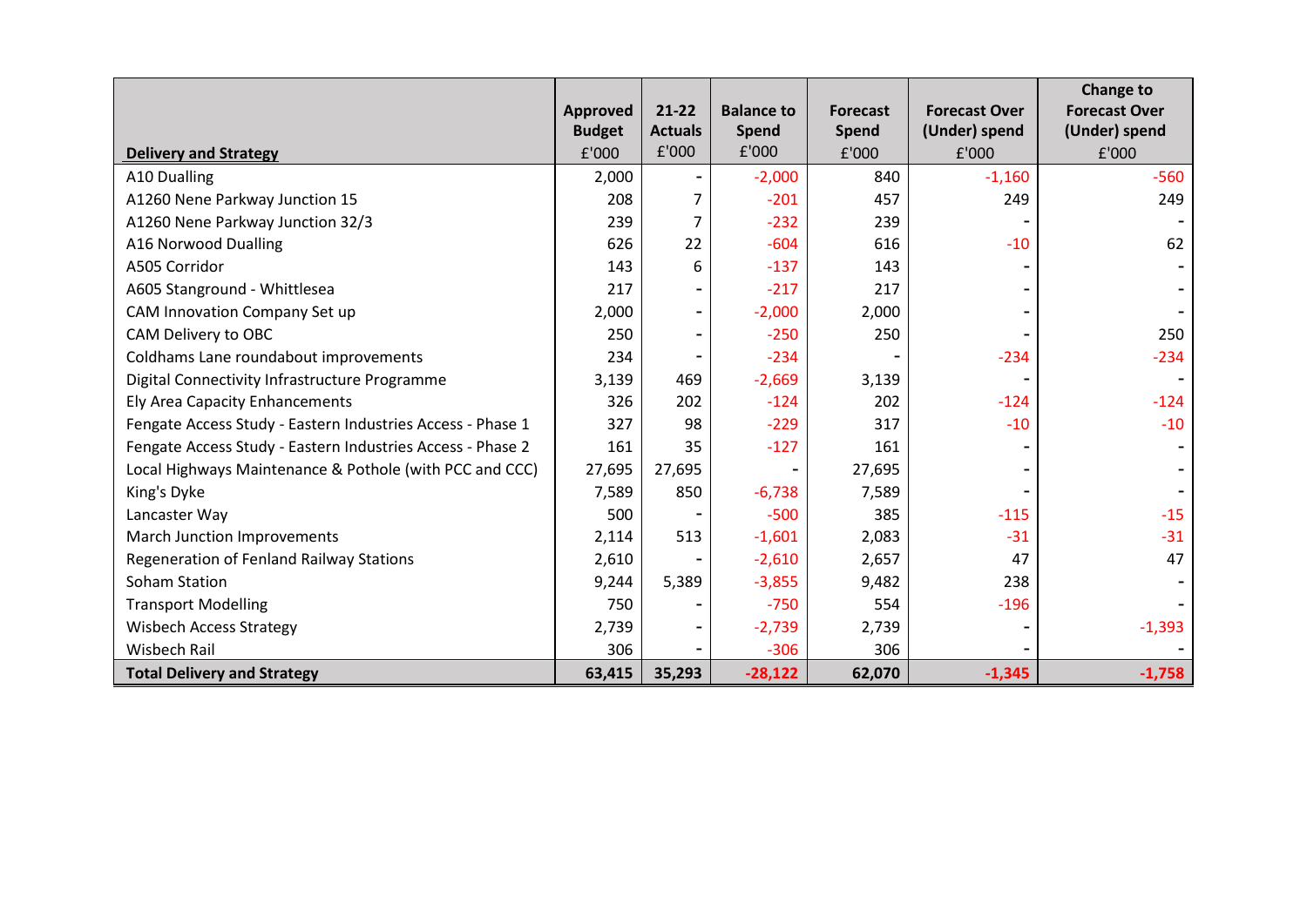| <b>Housing</b>                                                                               | <b>Approved</b><br><b>Budget</b><br>f'000 | $21 - 22$<br><b>Actuals</b><br>£'000 | Variance<br>to Budget<br>£'000 | <b>Forecast</b><br><b>Spend</b><br>£'000 | <b>Forecast Over</b><br>(Under) spend<br>£'000 | Change to<br><b>Forecast Over</b><br>(Under) spend<br>£'000 |
|----------------------------------------------------------------------------------------------|-------------------------------------------|--------------------------------------|--------------------------------|------------------------------------------|------------------------------------------------|-------------------------------------------------------------|
| Affordable Housing Grant Programme                                                           | 25,119                                    | 893                                  | $-24,226$                      | 19,039                                   | $-6,081$                                       | 11,058                                                      |
| Housing Investment Fund - contracted payments                                                | 11,841                                    | 5,519                                | $-6,322$                       | 11,170                                   | $-671$                                         | 5,442                                                       |
| <b>Total Housing</b>                                                                         | 36,960                                    | 6,412                                | $-30,549$                      | 30,208                                   | $-6,752$                                       | 16,500                                                      |
|                                                                                              |                                           |                                      |                                |                                          |                                                |                                                             |
|                                                                                              | Approved                                  | $21 - 22$<br><b>Actuals</b>          | Variance<br>to Budget          | <b>Forecast</b>                          | <b>Forecast Over</b>                           | Change to<br><b>Forecast Over</b>                           |
|                                                                                              | <b>Budget</b><br>£'000                    | £'000                                | £'000                          | <b>Spend</b><br>£'000                    | (Under) spend<br>£'000                         | (Under) spend<br>£'000                                      |
| <b>Corporate Services</b><br><b>ICT Capital Costs</b><br><b>Investment in Finance System</b> | 44                                        |                                      | -44                            | 44                                       | -                                              |                                                             |
| <b>Total Corporate Services</b>                                                              | 44                                        | $\blacksquare$                       | -44                            | 44                                       | $\overline{\phantom{a}}$                       |                                                             |
|                                                                                              |                                           |                                      |                                |                                          |                                                |                                                             |
| <b>Total Capital Programme</b>                                                               | 215,787                                   | 59,274                               | $-156,513$                     | 199,076                                  | $-16,712$                                      | 5,615                                                       |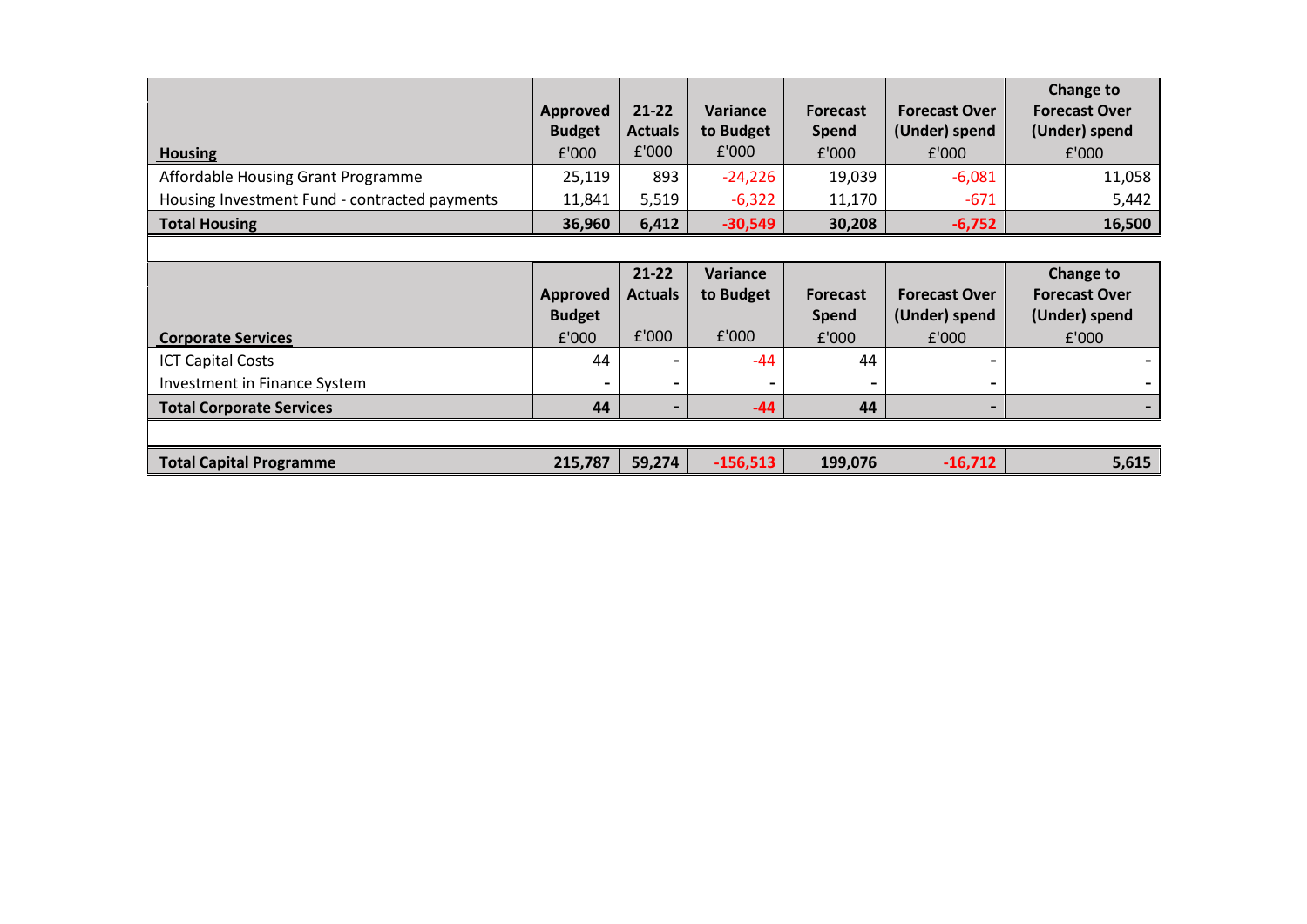# Appendix 3: Capital Programme

|                                            |         |       | <b>Approved to Spend Budgets</b> |         | <b>Total approved</b> |         |         | <b>Subject to Approval budget</b> |                          | <b>Total project</b> |
|--------------------------------------------|---------|-------|----------------------------------|---------|-----------------------|---------|---------|-----------------------------------|--------------------------|----------------------|
|                                            | 2021-22 |       | 2022-23 2023-24                  | 2024-25 | spend                 | 2021-22 | 2022-23 | 2023-24 2024-25                   |                          | budgets              |
| <b>Business and Skills</b>                 | £'000   | £'000 | £'000                            | £'000   | £'000                 | £'000   | £'000   | £'000                             | £'000                    | £'000                |
| <b>AEB Innovation Fund</b>                 | 324     |       |                                  |         | 324                   |         |         |                                   |                          | 324                  |
| Cambridge Biomedical MO Building           | 1,702   |       |                                  |         | 1,702                 |         |         |                                   |                          | 1,702                |
| Cambridge City Centre                      | 691     |       |                                  |         | 691                   |         |         |                                   | ۰                        | 691                  |
| CRC Construction and Digital Refurbishment | 911     |       |                                  |         | 911                   |         |         |                                   | $\overline{\phantom{0}}$ | 911                  |
| COVID and Capital Growth Grant Scheme      | 7       |       |                                  |         | 7                     |         |         |                                   | ۰                        | $\overline{7}$       |
| Eastern Agritech Initiative                | 100     |       |                                  |         | 100                   |         |         |                                   | -                        | 100                  |
| Green Home Grant Capital Programme         | 78,340  |       |                                  |         | 78,340                |         |         |                                   | ۰                        | 78,340               |
| Illumina Accelerator                       | 1,000   | 1,000 |                                  |         | 2,000                 |         |         |                                   | -                        | 2,000                |
| <b>March Adult Education</b>               | 314     |       |                                  |         | 314                   |         |         |                                   | -                        | 314                  |
| <b>Market Towns: Chatteris</b>             | 1,000   |       |                                  |         | 1,000                 |         |         |                                   | ۰                        | 1,000                |
| Market Towns: Ely                          | 656     |       |                                  |         | 656                   |         | 344     |                                   | -                        | 1,000                |
| Market Towns: Huntingdon                   | 578     |       |                                  |         | 578                   |         | 422     |                                   | -                        | 1,000                |
| Market Towns: Littleport                   |         |       |                                  |         |                       |         | 1,000   |                                   |                          | 1,000                |
| <b>Market Towns: March</b>                 | 1,000   | 1,100 |                                  |         | 2,100                 |         |         |                                   | ۰                        | 2,100                |
| <b>Market Towns: Ramsey</b>                | 1,000   |       |                                  |         | 1,000                 |         |         |                                   | ۰                        | 1,000                |
| Market Towns: Soham                        | 200     |       |                                  |         | 200                   |         | 800     |                                   | ۰                        | 1,000                |
| <b>Market Towns: St Ives</b>               | 620     |       |                                  |         | 620                   |         | 380     |                                   | -                        | 1,000                |
| <b>Market Towns: St Neots</b>              | 220     | 921   | 1,959                            |         | 3,100                 |         |         |                                   | -                        | 3,100                |
| <b>Market Towns: Whittlesey</b>            | 1,000   |       |                                  |         | 1,000                 |         |         |                                   |                          | 1,000                |
| <b>Market Towns: Wisbech</b>               | 1,000   |       |                                  |         | 1,000                 |         |         |                                   | ۰                        | 1,000                |
| Metalcraft (Advanced Manufacturing)        | 2,979   |       |                                  |         | 2,979                 |         |         |                                   | -                        | 2,979                |
| Peterborough City Centre                   | 681     |       |                                  |         | 681                   |         |         |                                   | ۰                        | 681                  |
| South Fen Business Park                    | 997     |       |                                  |         | 997                   |         |         |                                   | -                        | 997                  |
| St Neots Masterplan                        | 190     | 95    |                                  |         | 285                   |         |         |                                   | -                        | 285                  |
| Start Codon (Equity)                       | 2,226   |       |                                  |         | 2,226                 |         |         |                                   |                          | 2,226                |
| The Growth Service Company                 | 3,000   | 3,000 | 3,000                            |         | 9,000                 |         |         |                                   | ۰                        | 9,000                |
| <b>TTP Incubator</b>                       | 33      |       |                                  |         | 33                    |         |         |                                   | ۰                        | 33                   |
| University of Peterborough Phase 2         | 14,600  |       |                                  |         | 14,600                |         |         |                                   |                          | 14,600               |
| <b>Total Business and Skills</b>           | 115,368 | 6,116 | 4,959                            |         | 126,444               |         | 2,946   |                                   | ۰                        | 129,390              |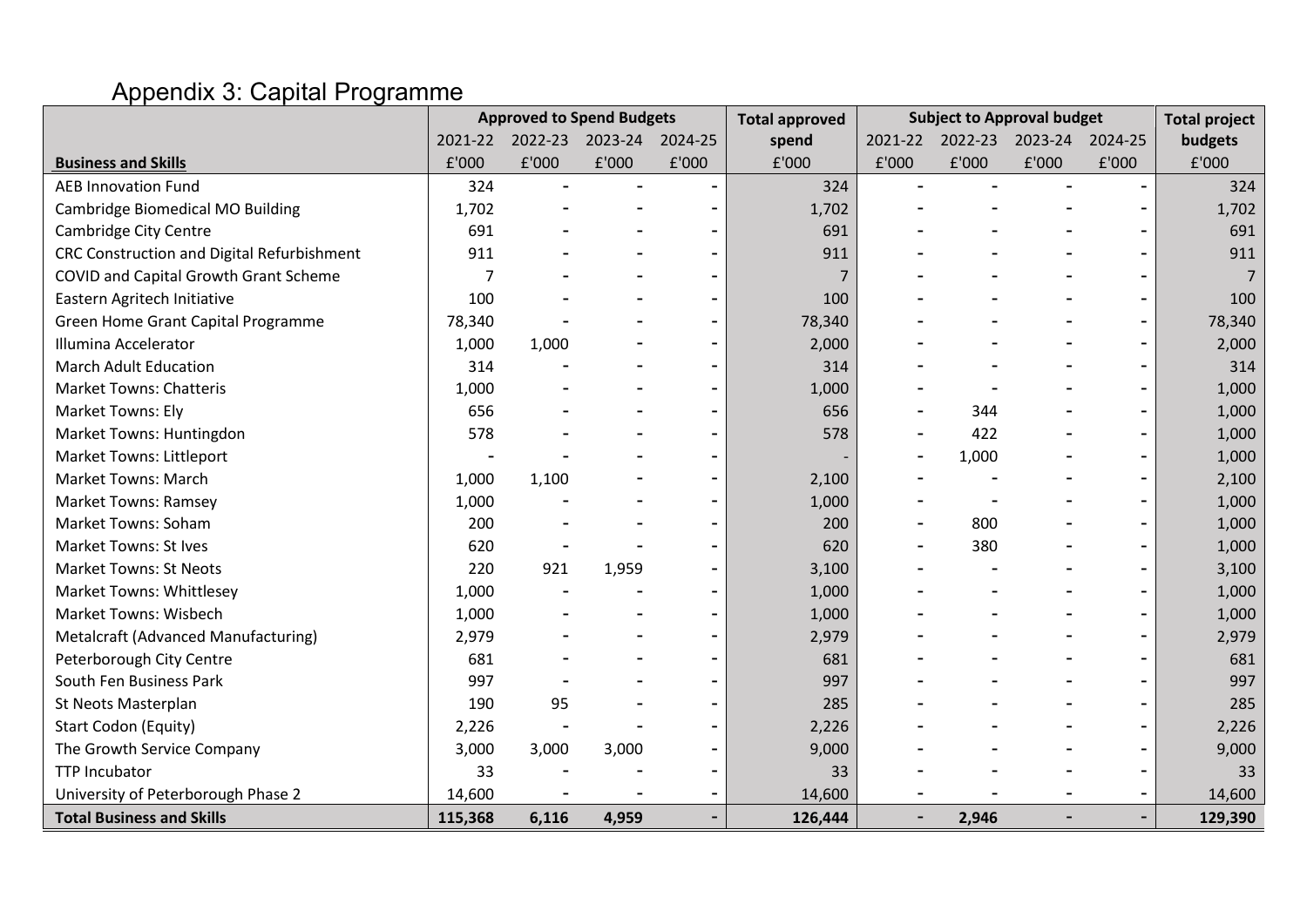|                                                        |                | <b>Approved to Spend Budgets</b> |         |                          | <b>Total</b>             | <b>Subject to Approval budget</b> |         |         | <b>Total</b>             |         |
|--------------------------------------------------------|----------------|----------------------------------|---------|--------------------------|--------------------------|-----------------------------------|---------|---------|--------------------------|---------|
|                                                        |                |                                  |         |                          | approved to              |                                   |         |         |                          | project |
|                                                        | 2021-22        | 2022-23                          | 2023-24 | 2024-25                  | spend                    | 2021-22                           | 2022-23 | 2023-24 | 2024-25                  | budgets |
| <b>Delivery and Strategy</b>                           | £'000          | £'000                            | £'000   | £'000                    | £'000                    | £'000                             | £'000   | £'000   | £'000                    | £'000   |
| A10 Dualling                                           | 2,000          |                                  |         |                          | 2,000                    |                                   |         |         |                          | 2,000   |
| A1260 Nene Parkway Junction 15                         | 208            |                                  |         |                          | 208                      | 5,000                             |         |         |                          | 5,208   |
| A1260 Nene Parkway Junction 32/3                       | 239            |                                  |         |                          | 239                      | 5,030                             | 1,500   |         |                          | 6,769   |
| A141 capacity enhancements                             | $\overline{a}$ |                                  |         |                          | $\overline{\phantom{a}}$ | $\overline{\phantom{a}}$          | 650     | 1,300   | 2,300                    | 4,250   |
| A16 Norwood Dualling                                   | 626            |                                  |         |                          | 626                      | 420                               | 12,000  |         |                          | 13,046  |
| A505 Corridor                                          | 143            |                                  |         |                          | 143                      |                                   |         |         |                          | 143     |
| A605 Stanground - Whittlesea                           | 217            |                                  |         |                          | 217                      |                                   |         |         |                          | 217     |
| CAM Delivery to OBC                                    | 250            |                                  |         |                          | 250                      |                                   |         |         |                          | 250     |
| CAM Innovation Company Set up                          | 2,000          |                                  |         |                          | 2,000                    |                                   |         |         |                          | 2,000   |
| Coldhams Lane roundabout improvements                  | 234            |                                  |         |                          | 234                      | 2,200                             |         |         |                          | 2,434   |
| Digital Connectivity Infrastructure Programme          | 3,139          |                                  |         |                          | 3,139                    |                                   | 1,500   | 1,500   | 1,500                    | 7,639   |
| Ely Area Capacity Enhancements                         | 326            |                                  |         |                          | 326                      |                                   |         |         |                          | 326     |
| Fengate Access Study - Eastern Industries Access: Ph 1 | 327            |                                  |         |                          | 327                      | 1,330                             | 4,200   |         |                          | 5,857   |
| Fengate Access Study - Eastern Industries Access: Ph 2 | 161            |                                  |         |                          | 161                      | 660                               | 1,280   |         | $\sim$                   | 2,101   |
| Local Highways Maintenance & Pothole Funds             | 27,695         | 23,080                           | 23,080  | 23,080                   | 96,935                   |                                   |         |         |                          | 96,935  |
| King's Dyke                                            | 7,589          |                                  |         |                          | 7,589                    | 2,100                             |         |         |                          | 9,689   |
| Lancaster Way                                          | 500            |                                  |         |                          | 500                      |                                   |         |         |                          | 500     |
| March Junction Improvements                            | 2,114          |                                  |         |                          | 2,114                    | 2,738                             |         |         |                          | 4,852   |
| Regeneration of Fenland Railway Stations               | 2,610          |                                  |         |                          | 2,610                    | 674                               |         |         |                          | 3,284   |
| <b>Soham Station</b>                                   | 9,244          | 4,000                            |         | $\overline{\phantom{a}}$ | 13,244                   |                                   |         |         | $\overline{\phantom{a}}$ | 13,244  |
| Snailwell Loop                                         |                |                                  |         |                          |                          | 500                               |         |         |                          | 500     |
| St Ives (SOBC, OBC & FBC)                              |                |                                  |         |                          |                          | 500                               | 1,000   | 1,400   | 1,500                    | 4,400   |
| <b>Transport Modelling</b>                             | 750            |                                  |         |                          | 750                      |                                   |         |         |                          | 750     |
| <b>Wisbech Access Strategy</b>                         | 2,739          |                                  |         |                          | 2,739                    |                                   |         |         |                          | 2,739   |
| <b>Wisbech Rail</b>                                    | 306            |                                  |         |                          | 306                      | 2,688                             | 3,000   | 5,000   |                          | 10,993  |
| <b>Total Delivery and Strategy</b>                     | 63,415         | 27,080                           | 23,080  | 23,080                   | 136,655                  | 23,840                            | 25,130  | 9,200   | 5,300                    | 194,824 |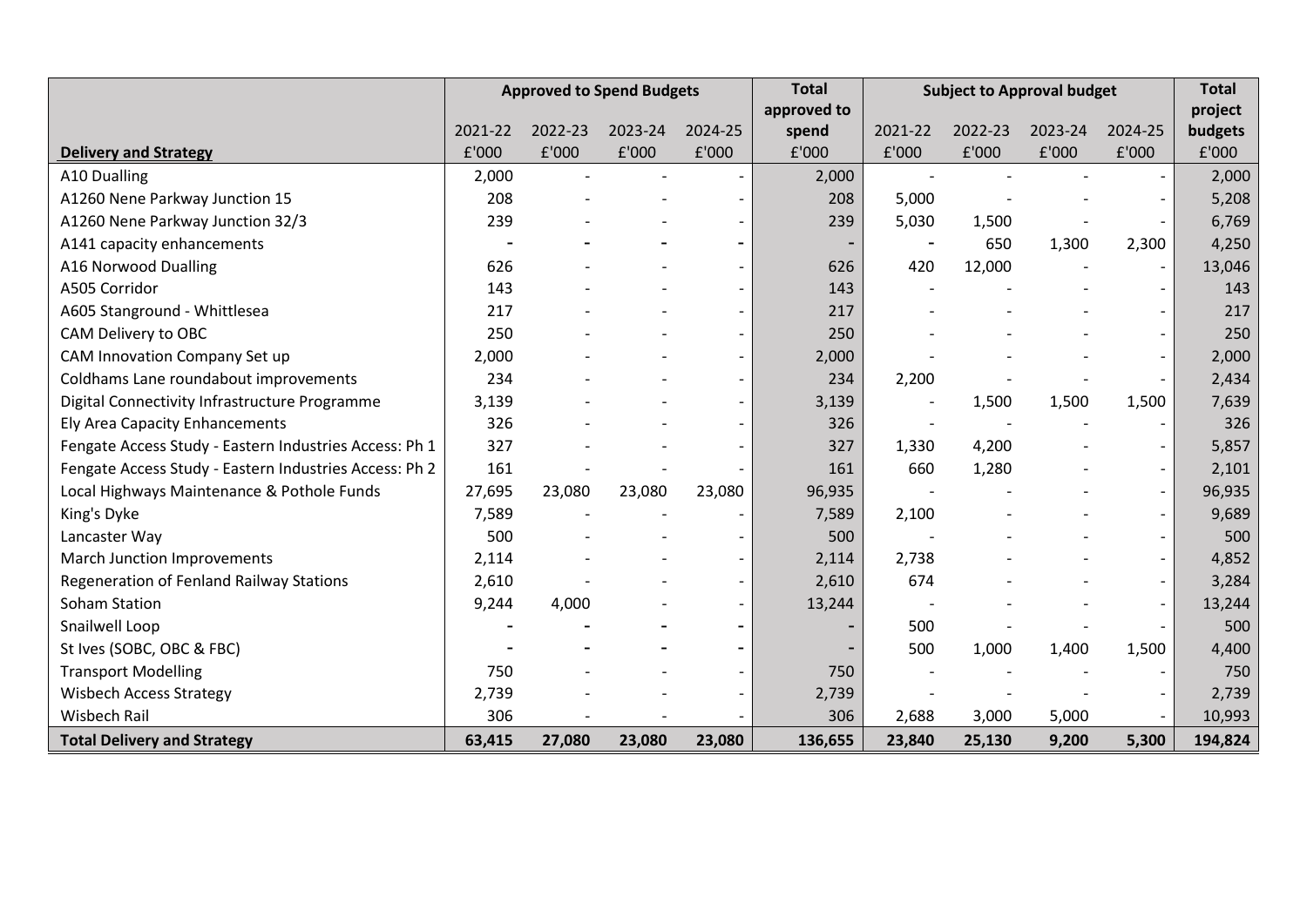|                                               | <b>Approved to Spend Budgets</b> |             |                          | <b>Total</b><br>approved to | Subject to Approval budget |                          |         | <b>Total</b><br>project  |         |         |
|-----------------------------------------------|----------------------------------|-------------|--------------------------|-----------------------------|----------------------------|--------------------------|---------|--------------------------|---------|---------|
|                                               | 2021-22                          | $2022 - 23$ | 2023-24                  | 2024-25                     | spend                      | 2021-22                  | 2022-23 | 2023-24                  | 2024-25 | budgets |
| <b>Housing</b>                                | £'000                            | £'000       | £'000                    | £'000                       | £'000                      | £'000                    | £'000   | £'000                    | £'000   | £'000   |
| Affordable Housing Grant Programme            | 25,119                           |             | $\overline{\phantom{a}}$ |                             | 25,119                     |                          |         |                          |         | 25,119  |
| Housing Investment Fund - contracted payments | 11,841                           | 593         |                          |                             | 12,434                     | $\overline{\phantom{0}}$ |         | $\overline{\phantom{0}}$ |         | 12,434  |
| <b>Total Housing</b>                          | 36,960                           | 593         | $\overline{\phantom{a}}$ |                             | 37,553                     |                          |         | $\overline{\phantom{0}}$ |         | 37,553  |

|                                 | <b>Approved to Spend Budgets</b> |         |         | <b>Total</b> | <b>Subject to Approval budget</b> |         |                          | <b>Total</b>             |         |         |
|---------------------------------|----------------------------------|---------|---------|--------------|-----------------------------------|---------|--------------------------|--------------------------|---------|---------|
|                                 |                                  |         |         |              | approved to                       |         |                          |                          |         | project |
|                                 | 2021-22                          | 2022-23 | 2023-24 | 2024-25      | spend                             | 2021-22 | 2022-23                  | 2023-24                  | 2024-25 | budgets |
| <b>Corporate Services</b>       | £'000                            | £'000   | £'000   | £'000        | £'000                             | £'000   | £'000                    | £'000                    | £'000   | £'000   |
| Investment in Finance System    |                                  |         |         |              | $\overline{\phantom{0}}$          | 150     |                          |                          |         | 150     |
| <b>ICT Capital costs</b>        | 44                               | 38      | 38      | 38           | 158                               |         |                          |                          |         | 158     |
| <b>Total Corporate Services</b> | 44                               | 38      | 38      | 38           | 158                               | 150     | $\overline{\phantom{0}}$ | $\overline{\phantom{0}}$ |         | 308     |
|                                 |                                  |         |         |              |                                   |         |                          |                          |         |         |
| <b>Total Capital Programme</b>  | 215,787                          | 33,827  | 28,077  | 23,118       | 300,810                           | 23,990  | 28,076                   | 9,200                    | 5,300   | 367,375 |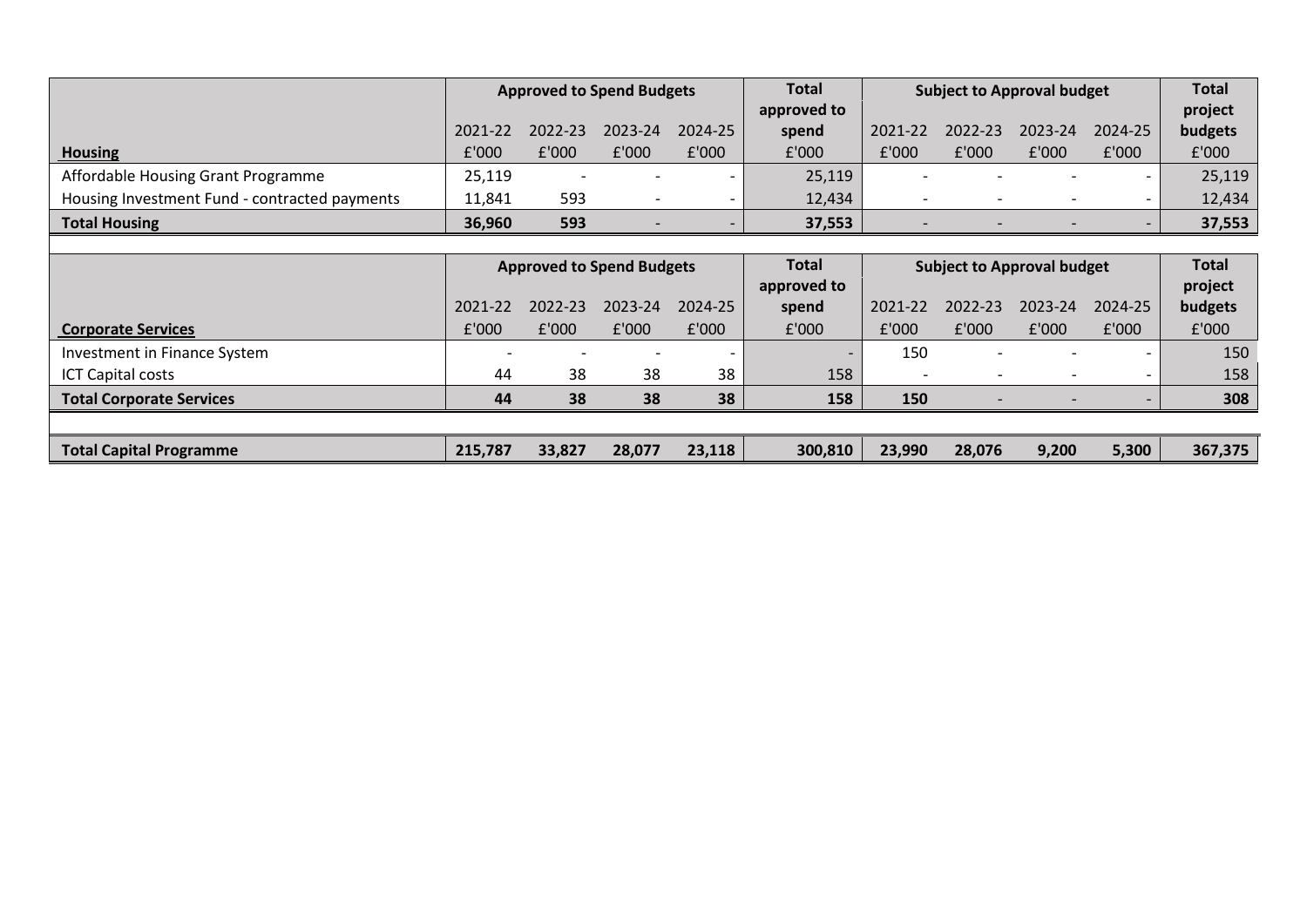## Appendix 4: Detailed Explanations of Material Variances

#### **Operational Revenue Variances >£100k**

| 1. CA Gross Staffing<br><b>Costs</b>          | Change in forecast expenditure                                                                                                                                                                                                                                                                                                                                                                                                                                 | f911k   |
|-----------------------------------------------|----------------------------------------------------------------------------------------------------------------------------------------------------------------------------------------------------------------------------------------------------------------------------------------------------------------------------------------------------------------------------------------------------------------------------------------------------------------|---------|
| 2021-22 Budget                                | £6.642k   Forecast expenditure                                                                                                                                                                                                                                                                                                                                                                                                                                 | £6,783k |
| show an additional £722ck 'income'.<br>teams. | The majority of the change in forecast is due to the inclusion of £722k of<br>Energy Hub staffing costs, these are met from the Energy hub grants and<br>thus the internally recharged grant funded staff budget has been adjusted to<br>The balance, of £141k is mainly caused by an increase in spend across<br>Legal, Governance and HR teams reflecting the need to support the<br>expanding organisation including the Energy Hub and Passenger Transport |         |

| 2. Accommodation<br><b>Costs</b>                | Change in forecast expenditure                                                                                                                                                                                                                                                                                                                                                             | -F100k |
|-------------------------------------------------|--------------------------------------------------------------------------------------------------------------------------------------------------------------------------------------------------------------------------------------------------------------------------------------------------------------------------------------------------------------------------------------------|--------|
| 2021-22 Budget                                  | £300k   Forecast expenditure                                                                                                                                                                                                                                                                                                                                                               | £100k  |
| the costs of hiring venues for public meetings. | Reviewing the ongoing accommodation costs for the Combined Authority and<br>the likelihood of new accommodation being found within this financial year,<br>the forecast spend has been reduced to show the net impact of the saving<br>from having no main office space, a contribution to the Mayor's office<br>accommodation budget to reflect it's use by Combined Authority staff, and |        |
| sector estate in the area.                      | Work to find a new home for the Combined Authority is ongoing with<br>consideration currently being given to the opportunities across the public                                                                                                                                                                                                                                           |        |

| on Investments | 3. Interest Receivable   Change in forecast income | -£143k |  |
|----------------|----------------------------------------------------|--------|--|
| 2021-22 Budget | <b>-£231k</b>   Forecast income                    | -£374k |  |

This budget shows interest received on the cash balances the Combined Authority holds due to timing differences between receiving grant funds and spending them.

While interest rates have been at an historic low in the past 12 months, the budget was set when forecasts included the possibility of the Bank of England base rate becoming negative. As the global, and UK, economic position has improved this possibility has reduced and interest rates have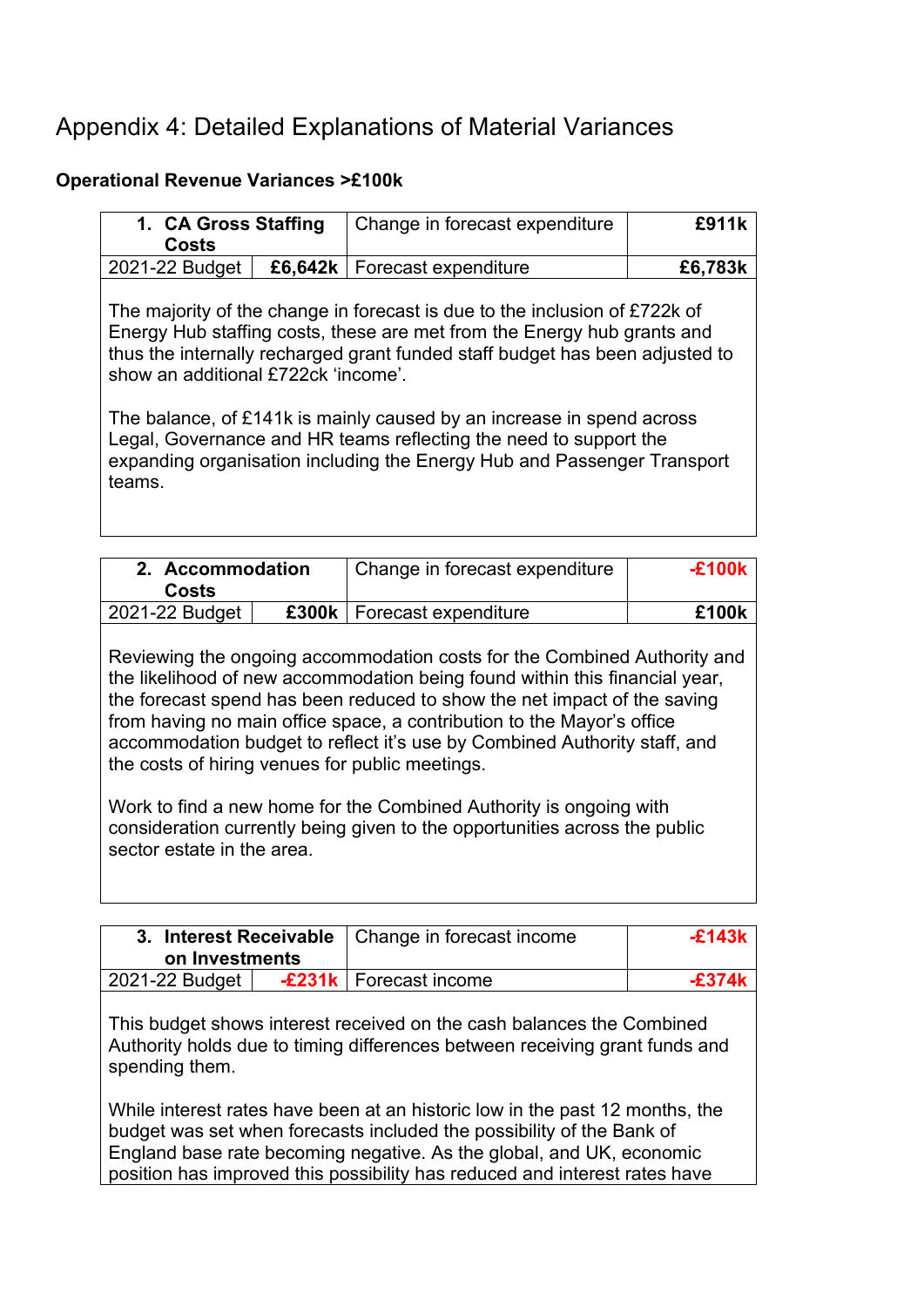increased marginally. As such we have achieved more lucrative deals than was originally anticipated when the budget was set.

#### **Workstream Revenue Variances >£250k**

| 4. AEB Devolution<br><b>Programme</b>                                                                                                                                                                                                                                                                                                                                                                                                                                                                                                                             | Change in forecast expenditure                                                                                                                                                                                                                                                                             | $-£450k$ |  |  |  |  |
|-------------------------------------------------------------------------------------------------------------------------------------------------------------------------------------------------------------------------------------------------------------------------------------------------------------------------------------------------------------------------------------------------------------------------------------------------------------------------------------------------------------------------------------------------------------------|------------------------------------------------------------------------------------------------------------------------------------------------------------------------------------------------------------------------------------------------------------------------------------------------------------|----------|--|--|--|--|
| 2021-22 Budget   £11,368k   Forecast expenditure                                                                                                                                                                                                                                                                                                                                                                                                                                                                                                                  |                                                                                                                                                                                                                                                                                                            | £10,250k |  |  |  |  |
| The underspend on the AEB programme is due to a number of factors<br>including underperformance of providers due to the pandemic which resulted<br>in a national drop in AEB enrolments, improved performance management<br>leading to reduction of some provider's funding allocation.<br>To mitigate this forecast the service will be providing additional funding for<br>over-achieving providers, commissioning additional work in-year to address<br>any gaps and flexing funding rules to open up more opportunities for more<br>residents to participate. |                                                                                                                                                                                                                                                                                                            |          |  |  |  |  |
| 2021-22 enrolment data is received in December.                                                                                                                                                                                                                                                                                                                                                                                                                                                                                                                   | Longer term the service will over-provision services, anticipating under-<br>delivery based on historic performance and they have set up a capacity<br>building fund to support providers to deliver more training in future.<br>The result of the short-term actions should be seen when the first set of |          |  |  |  |  |

| 5. AEB Level 3<br><b>Courses</b> | Change in forecast expenditure      | -£279k |
|----------------------------------|-------------------------------------|--------|
| 2021-22 Budget                   | <b>£809k</b>   Forecast expenditure | £530k  |

The Level 3 campaign has not taken off at the rate that was anticipated. In response to this we have contracted new suppliers and are confident that the forecast outturn will increase. A revised forecast will be submitted after the next data return is received in December.

| 6. GSE Public Sector<br><b>Decarbonisation</b>                                                                                                                                                                                                                                                                 |  | Change in forecast expenditure    | $-£1,372k$ |  |  |
|----------------------------------------------------------------------------------------------------------------------------------------------------------------------------------------------------------------------------------------------------------------------------------------------------------------|--|-----------------------------------|------------|--|--|
| 2021-22 Budget                                                                                                                                                                                                                                                                                                 |  | £1,372 $k$   Forecast expenditure | f1k        |  |  |
| This funding is for the recruitment of specialised staff to support public sector<br>organisations with decarbonisation. In recognition of the pressures within the<br>sector the funding can be spent across the current and next financial years,<br>so the delayed spend does not represent a funding risk. |  |                                   |            |  |  |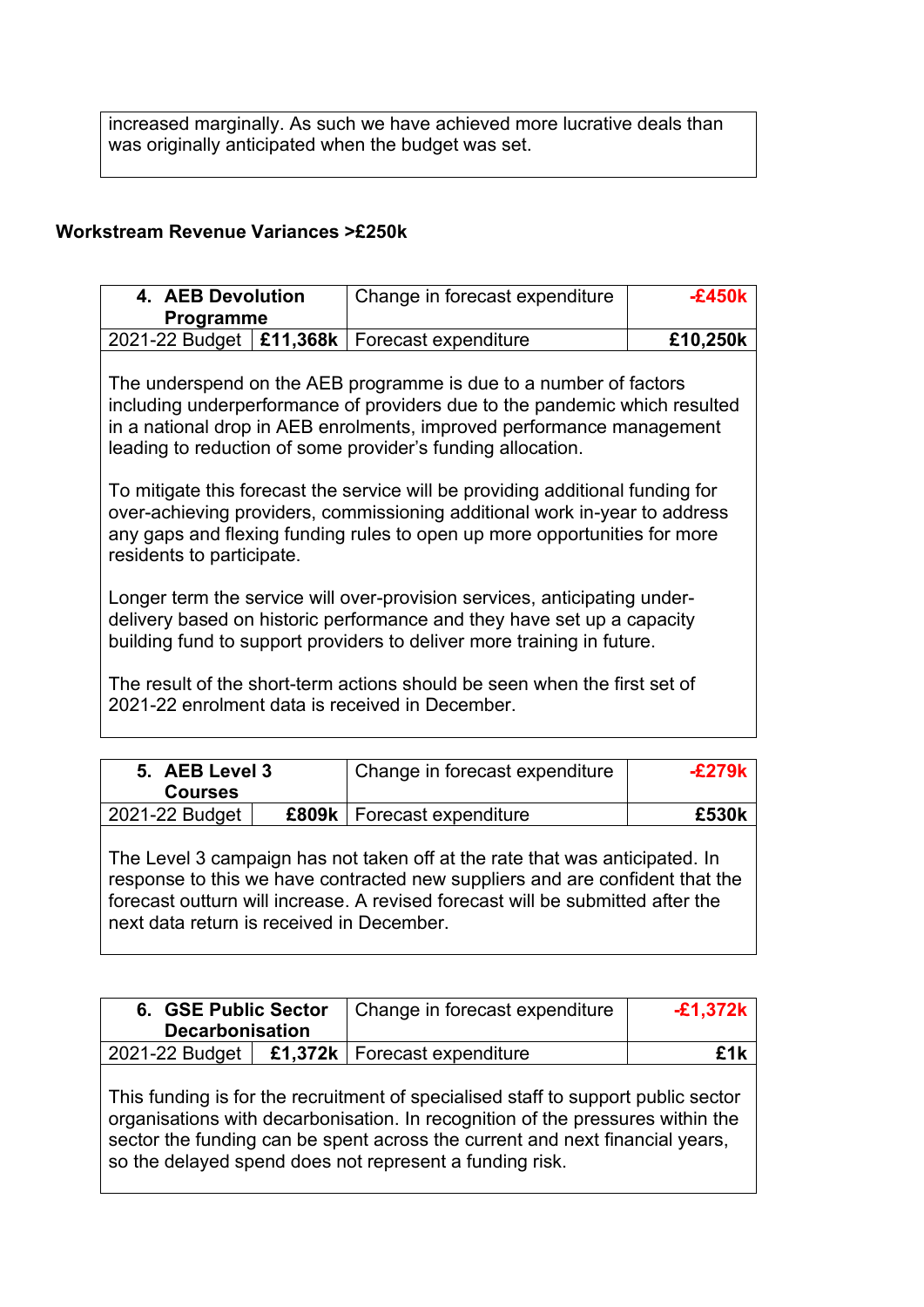Recruitment is beginning in earnest in January and the programme will ramp up once staff are in post.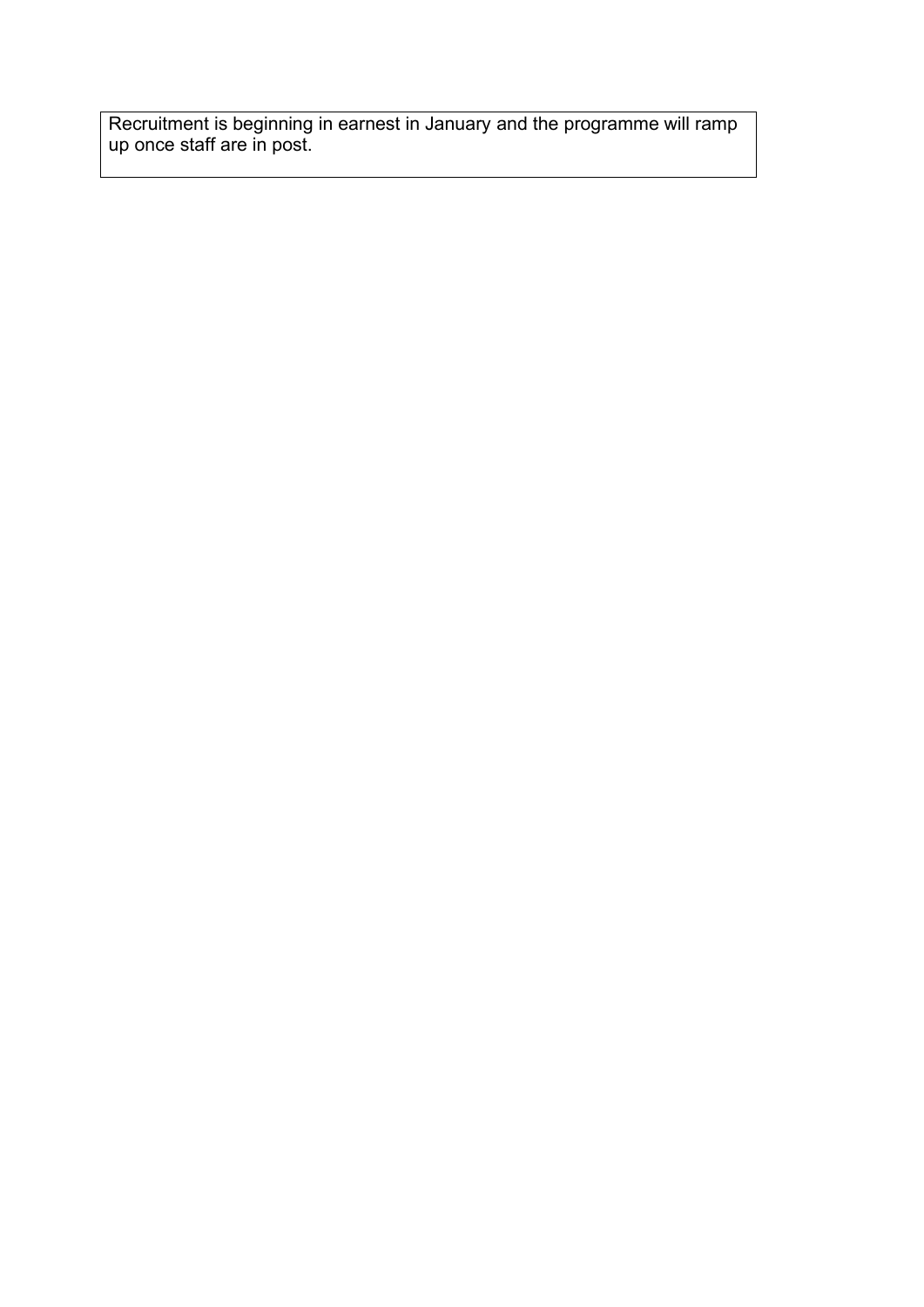#### **Capital Variances >£500k**

| <b>Green Homes Grant</b><br>7.<br><b>Capital Programme</b> |  | Change in forecast expenditure  | $-£6,641k$ |
|------------------------------------------------------------|--|---------------------------------|------------|
| 2021-22                                                    |  | £78,340k   Forecast expenditure | £71,699k   |
| <b>Approved Budget</b>                                     |  |                                 |            |

Extensions to earlier phases of the Green Homes Grant (not managed by the Combined Authority and GSE Energy Hub) have caused a bottleneck with the supply chain therefore delaying the start of the current phase.

Whilst the majority of the funding is currently time constrained by BEIS to be spent within the current financial year, it has been agreed that the portion of the funds which are ringfenced for contracted to staff and support teams can be spread across a 12-month period from date of contract, thereby extending some expenditure into the next financial year.

This is a problem that is being encountered by all Energy Hubs across the country and dialogue with BEIS is ongoing to agree an extension to the funding period. A decision from BEIS is expected in January 2022 and a paper has been added to the Combined Authority forward plan to present a re-profiled programme timeline in anticipation of this.

|                        |  | 8. Start Codon Equity   Change in forecast expenditure | $-£1,226k$ |
|------------------------|--|--------------------------------------------------------|------------|
| 2021-22                |  | <b>E2.226k</b>   Forecast expenditure                  | £1,000k    |
| <b>Approved Budget</b> |  |                                                        |            |

The investment plan from Start Codon for their Recycled Growth Funds has investments being made, and drawdowns from the Combined Authority to pay for these, across the current and subsequent financial year.

The current run rate is approximately £250k invested per quarter and thus the outturn for the year is £1m.

Of the underspend against the original profile £1m will be sought to carry forward into 2022-23 in-line with the investment agreement and the balance of £226k will be a capital 'saving'.

| 9. A10 Dualling                                                                                                                                                                                                                                                                                                                                                             |  | Change in forecast expenditure | $-£560k$ |  |  |  |
|-----------------------------------------------------------------------------------------------------------------------------------------------------------------------------------------------------------------------------------------------------------------------------------------------------------------------------------------------------------------------------|--|--------------------------------|----------|--|--|--|
| 2021-22                                                                                                                                                                                                                                                                                                                                                                     |  | £2,000k   Forecast expenditure | £840k    |  |  |  |
| <b>Approved Budget</b>                                                                                                                                                                                                                                                                                                                                                      |  |                                |          |  |  |  |
| As reported last month, the Department for Transport awarded £2m for the<br>development of the next phase of the A10 dualling.<br>Progress on contracting for the delivery of the business case has not<br>progressed as anticipated resulting in a delay to the initiation of the works and<br>a corresponding delay in spend. The funding that will no longer be spent in |  |                                |          |  |  |  |